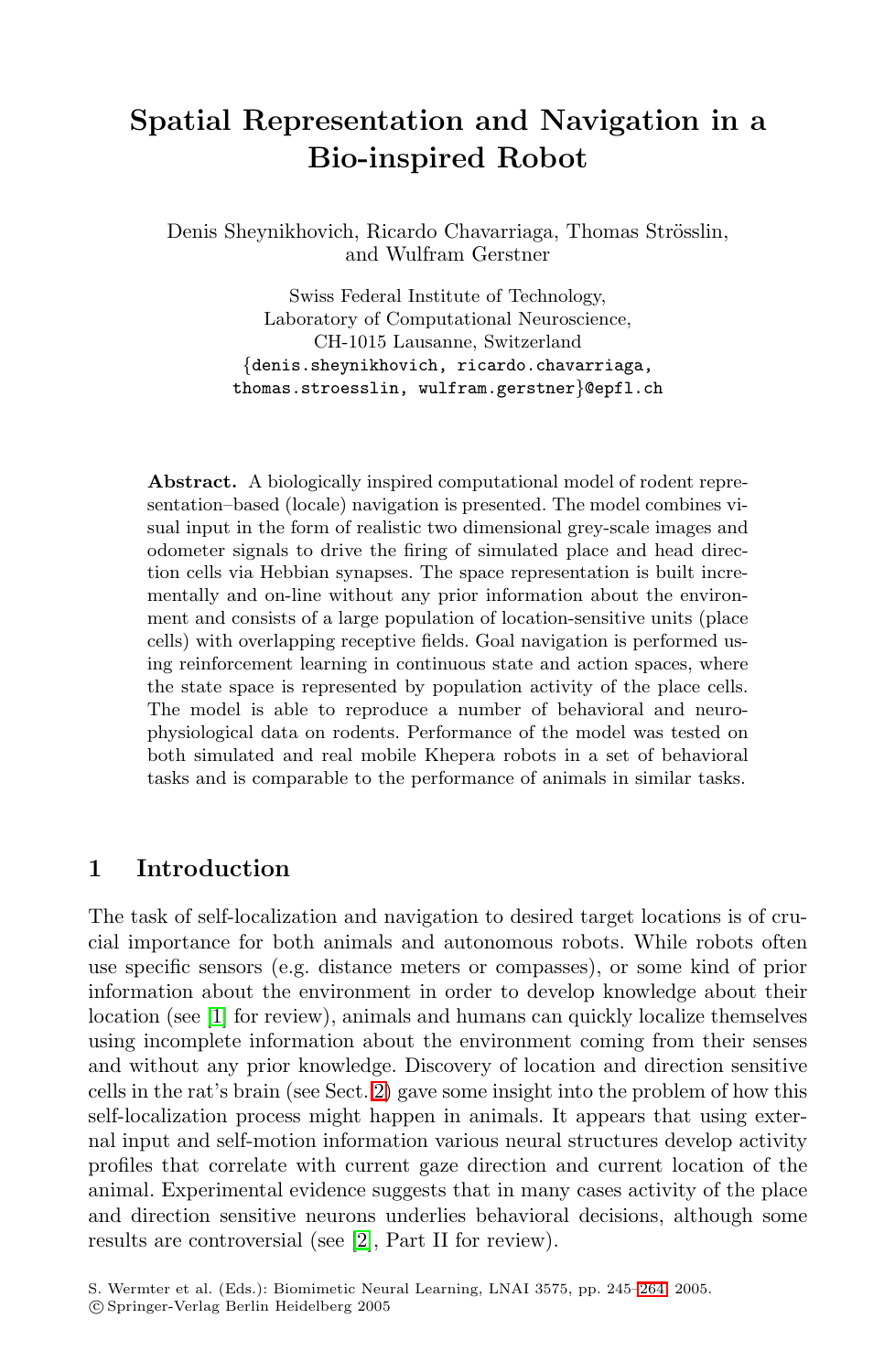The first question that we try to answer in this work is what type of sensory information processing could cause an emergence of such a location and direction sensitivity. Particular constraints on the possible mechanism that we focus on are *(i)* the absence of any prior information about the environment, *(ii)* the requirement of on-line learning from interactions with the environment and *(iii)* possibility to deploy and test the model in a real setup. We propose a neural architecture in which visual and self-motion inputs are used to achieve location and direction coding in artificial place and direction sensitive neurons. During agentenvironment interactions correlations between visually– and self-motion–driven cells are discovered by means of unsupervised Hebbian learning. Such a learning process results in a robust space representation consisting of a large number of localized overlapping place fields in accordance with neuro-physiological data.

The second question is related to the use of such a representation for goal oriented behavior. A navigational task consists of finding relationships between any location in the environment and a hidden goal location identified by a reward signal received at that location in the past. These relationships can then be used to drive goal–oriented locomotor actions which represent the navigational behavior. The reinforcement learning paradigm [\[3\]](#page-17-2) proposed a suitable framework for solving such a task. In the terms of reinforcement learning the states of the navigating system are represented by locations encoded in the population activity of the place sensitive units whereas possible actions are represented by population activity of locomotor action units. The relationships between the location and the goal are given by a state-action value function that is stored in the connections between the place and action units and learned online during a goal search phase. During a goal navigation phase at each location an action with the highest state-action value is performed resulting in movements towards the goal location. The application of the reinforcement learning paradigm is biologically justified by the existence of neurons whose activity is related to the difference between predicted and actual reward (see Sect. [2\)](#page-1-0) which is at the heart of the reinforcement learning paradigm.

The text below is organized as follows. The next section describes neurophysiological and behavioral experimental data that serve as a biological motivation for our model. Section [3](#page-3-0) reviews previous efforts in modeling spatial behavior and presents a bio-inspired model of spatial representation and navigation. Section [4](#page-12-0) describes properties of the model and its performance in navigational tasks. A short discussion in Sect. [5](#page-16-0) concludes the paper.

## <span id="page-1-0"></span>**2 Biological Background**

Experimental findings suggest that neural activity in several areas of the rat's brain can be related to the self-localization and navigational abilities of the animals. Cells in the hippocampus of freely moving rats termed *place cells* tend to fire only when the rat is in a particular portion of the testing environment, independently of gaze direction [\[4\]](#page-17-3). Different place cells are active in different parts of the environment and activity of the population of such cells encode the current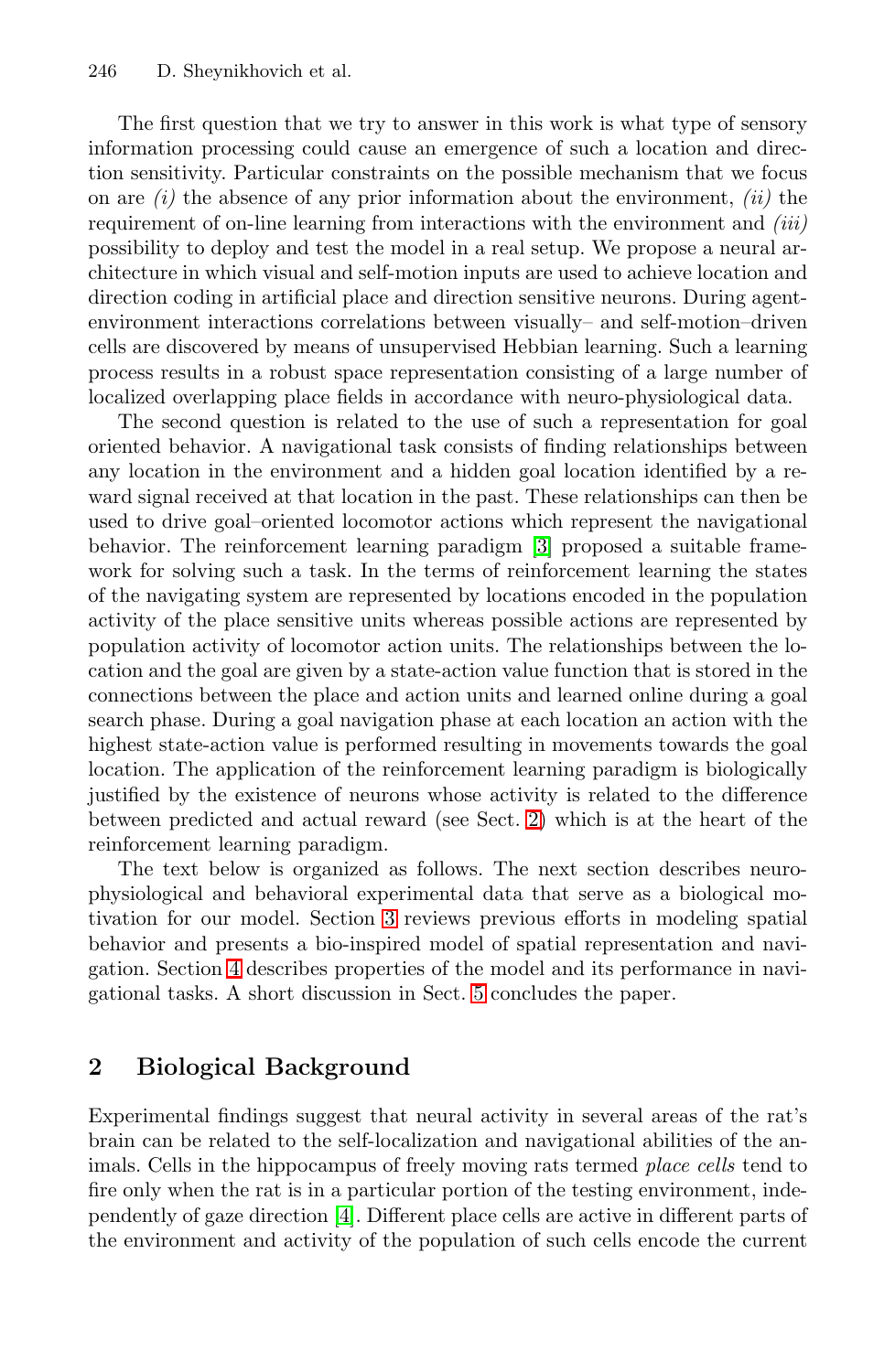location of the rat in an allocentric frame of reference [\[5\]](#page-17-4). Other cells found in the hippocampal formation [\[6\]](#page-17-5), as well as in other parts of the brain, called *head direction cells*, are active only when the rat's head is oriented towards a specific direction independently of the location (see [\[2\]](#page-17-1), Chap. 9 for review). Different head direction cells have different preferred orientations and the population of such cells acts as an internal neural compass. Place cells and head-direction cells interact with each other and form a neural circuit for spatial representation [\[7\]](#page-17-6).

The hippocampal formation receives inputs from many cortical associative areas and can therefore operate with highly processed information from different sensory modalities, but it appears that visual information tends to exert a dominant influence on the activity of the cells compared to other sensory inputs. For instance, rotation of salient visual stimuli in the periphery of a rat's environment causes a corresponding rotation in place [\[8\]](#page-17-7) and head direction [\[6\]](#page-17-5) cell representations. On the other hand, both place and head direction cells continue their location or direction specific firing even in the absence of visual landmarks (e.g. in the dark). This can be explained by taking into account integration over time of vestibular and self-movement information (that is present even in the absence of visual input), which is usually referred to as the ability to perform 'path integration'. There is an extensive experimental evidence for such 'integration' abilities of place and head direction cell populations (reviewed in [\[9\]](#page-17-8) and [\[2\]](#page-17-1), Chap. 9, respectively).

One of the existing hypotheses of how the place cells can be used for navigation employs a reinforcement learning paradigm in order to associate place information with goal information. In the reinforcement learning theory [\[3\]](#page-17-2) a state space (e.g. location-specific firing) is associated with an action space (e.g. goal-oriented movements) via a state-action value function, where the value is represented by an expected future reward. This state-action value function can be learned on-line based on the information about a current location and a difference between the predicted and an actual reward. It was found that activity of dopaminergic neurons in the ventral tegmental area (VTA) of the brain (a part of the basal ganglia) is related to the errors in reward prediction [\[10,](#page-17-9) [11\]](#page-17-10). Furthermore these neurons project to the brain area called nucleus accumbens (NA) which has the hippocampus as the main input structure and is related to motor actions [\[12,](#page-17-11) [13,](#page-17-12) [14,](#page-17-13) [15\]](#page-17-14). In other words neurons in the NA receive spatial information from the hippocampus and reward prediction error information from the VTA. As mentioned before, these two types of information are the necessary prerequisites for reinforcement learning. This data supports the hypothesis that the neural substrate for goal learning could be the synapses between the hippocampus and NA. The NA further projects to the thalamus which is in turn interconnected with the primary motor cortex, thus providing a possibility that the goal information could be used to control actions. The model of navigation described in this paper is consistent with these experimental findings.

On the behavioral level, several experimental paradigms can be used to test navigational abilities of animals in the tasks in which an internal space representation is necessary for the navigation (so called *locale navigation*, see [\[16\]](#page-17-15) for a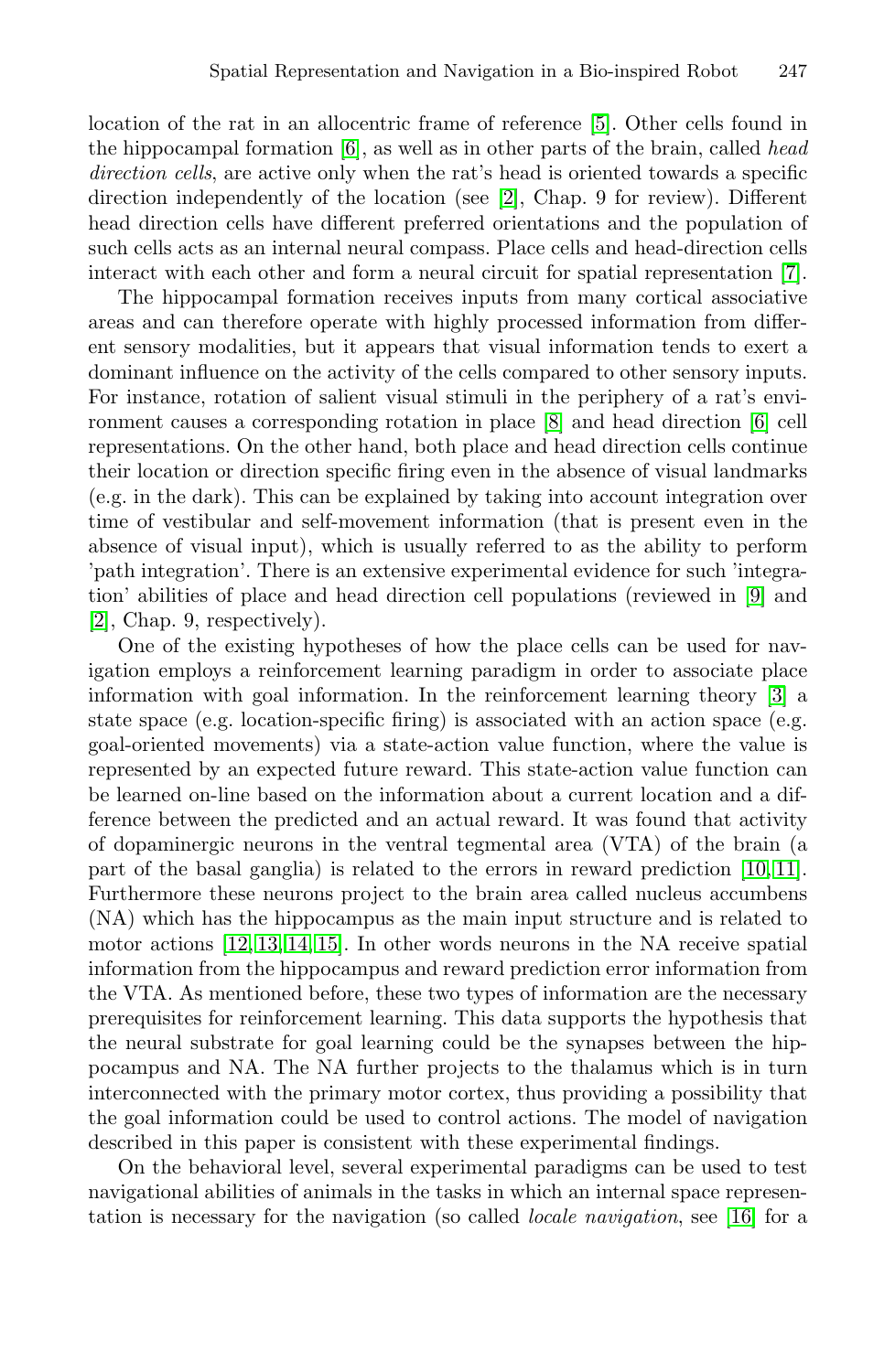review of navigational strategies). Probably the most frequently used paradigm is the hidden platform water maze [\[17\]](#page-17-16). The experimental setup consists of a circular water pool filled with an opaque liquid and a small platform located inside the pool, but submerged below the surface of the liquid. At the beginning of each trial a rat is placed into the pool at a random location and its task is to find the platform. Since no single visual cue directly identifies the platform and the starting locations are random, animals have to remember the location of the hidden platform based on the extra-pool visual features. After several trials rats are able to swim directly to the hidden platform from any location in the pool, which indicates that they have acquired some type of spatial representation and use it to locate the platform.

Extensive lesion studies show that damage to brain areas containing place or direction sensitive cells, as well as lesions of the fornix (nerve fibers containing projections from the hippocampus to the NA) or the NA itself selectively impair navigational abilities of rats in tasks where an internal representation of space is necessary [\[16,](#page-17-15) [15,](#page-17-14) [18\]](#page-17-17).

This and other experimental data suggest that the hippocampal formation can serve as the neural basis for spatial representation underlying navigational behavior. This hypothesized strong relation between behavior and neuro-physio-logical activity can be elaborated by means of computational models, that can in turn generate predictions testable on the level of both neurophysiology and behavior.

# <span id="page-3-0"></span>**3 Modeling Spatial Behavior**

The ability of animals to navigate in complex task-environment contexts has been the subject of a large body of research over the last decades. Because of its prominent role in memory and its spatial representation properties described above the hippocampus has been studied and modeled intensively. In the next section we review several models of the mechanisms yielding place cell activity and its role in locale navigation. In Sect. [3.2](#page-5-0) we describe our own model in detail.

## <span id="page-3-1"></span>**3.1 Previous Models**

In this section we focus on those models which were tested in navigational tasks in real environments using mobile robots. Readers interested in theoretical and simulation models as well as in models of different types of navigation are referred to reviews of Trullier et al. [\[19\]](#page-18-0) and Franz and Mallot [\[1\]](#page-17-0).

Recce and Harris [\[20\]](#page-18-1) modeled the hippocampus as an auto-associative memory which stored a scene representation consisting of the bearings and distances of the surrounding landmarks and of a goal location. The landmark bearings and distances were extracted from omnidirectional sonar scans. During a first exploration phase the scenes were stored in the memory and each stored scene was associated with a place cell. During a second goal navigation phase the currently perceived scene was compared to the scenes stored in the memory. When the scenes matched, the stored scene was activated (i.e. the place cell fired)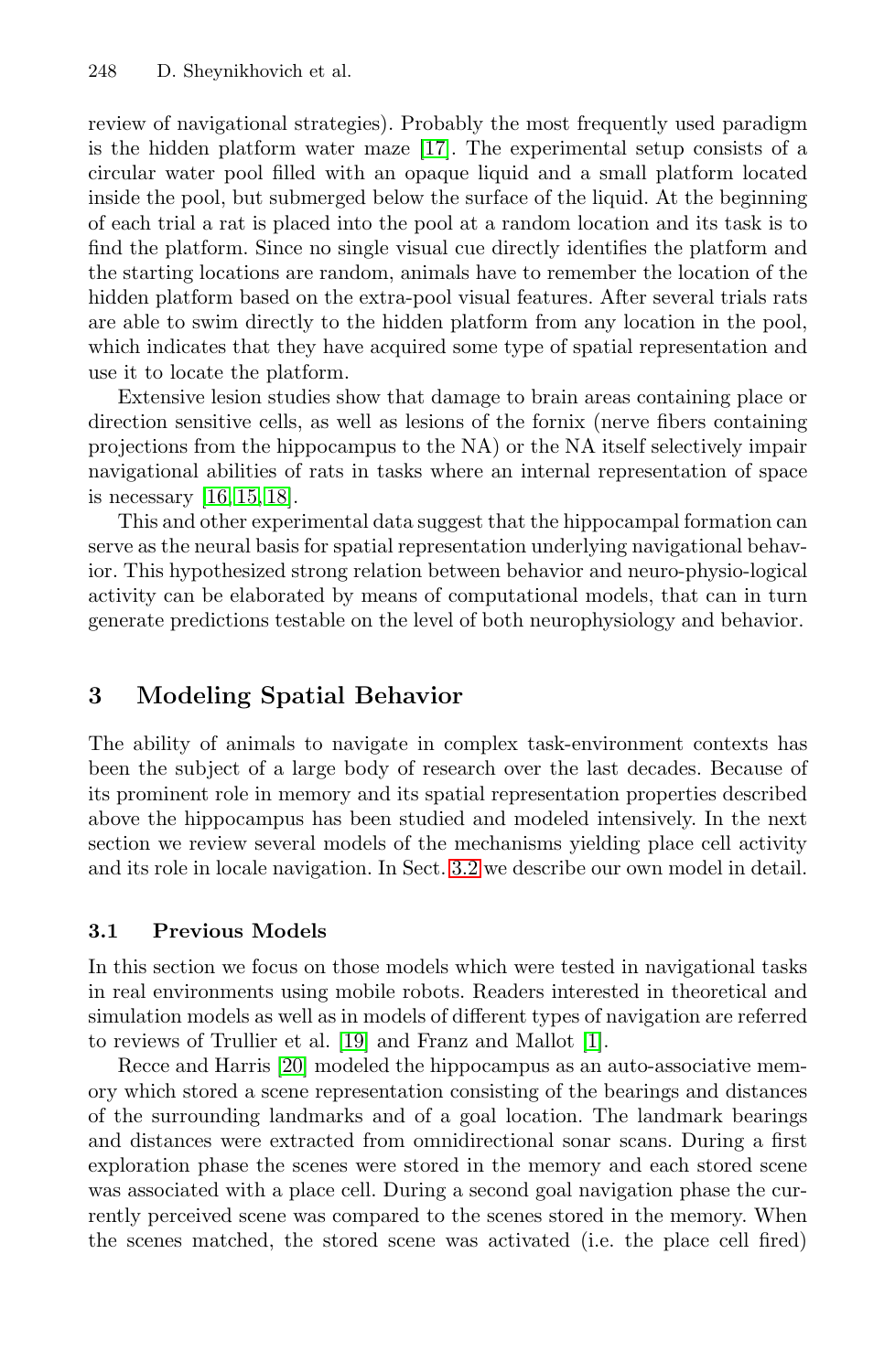together with the goal location information. Once the scene was recalled, the robot moved directly to the goal. Information about the landmark positions and orientations were updated using integrated odometer signals, but the place cell activity depended only on the visual input.

Burgess et al. [\[21,](#page-18-2) [22\]](#page-18-3) described a robotic implementation of an earlier neurophysiological model of the rat hippocampus [\[23\]](#page-18-4). Some place cells were shown to fire at a relatively fixed distance from the walls of a testing environment [\[24\]](#page-18-5). This property inspired the place recognition mechanism of the robot of Burgess et al. which visually estimated distances to the surrounding walls by detecting the position of a horizontal line at the junction of the walls and the floor in the input image. During a first exploration phase, the robot rotated on the spot at all locations of the arena to face all walls and to estimate their distances. The robot's orientation with respect to a reference direction was derived from path integration which was periodically reset by using a dedicated visual marker. A competitive learning mechanism selected a number of place cells to represent the specific wall distances for each place. In a second goal search phase, once the goal was found the robot associated four goal cells with the place cells representing four locations from which the direction towards the goal was known. During goal navigation, the goal direction could be computed from the relative activity of all goal cells using population vector technique [\[25\]](#page-18-6).

In the model by Gaussier et al. [\[26,](#page-18-7) [27,](#page-18-8) [28\]](#page-18-9), at each time step during exploration, a visual processing module extracted landmark information from a panoramic visual image. For each detected landmark in turn its type (e.g. vertical line in the image) and its compass bearing (their robot had a built-in magnetic compass) were merged into a single "what" (landmark type) and "where" (landmark bearing) matrix. When a place cell was recruited the active units from the "what-where" matrix were connected to it. The activity of the place cells was calculated in two steps: first, the initial activation of a place cell was determined as a product of the recognition level of a given feature and its bearing. Second, a winner-take-all mechanism reset the activities of all but the winning cell to zero. A delay in activation of the place cells between successive time steps allowed the next layer to learn place transitions: an active cell from the previous time step and an active cell from the current time step were connected to a transition cell using Hebbian learning rule. This way when a place cell was active (i.e. a place was recognized), it activated the associated transition cells thus "predicting" all possible (i.e. experienced in the past) transitions from that place. A transition selection mechanism was trained in the goal search phase: after the goal was found, the transition cells leading to the goal were activated more than others. This goal-oriented bias in the competition among possible transitions allowed the agent to find the goal.

The model of Arleo et al. [\[29,](#page-18-10) [30,](#page-18-11) [31\]](#page-18-12) is an earlier version of the model presented in the next section. In this model position and direction information extracted from the visual input were combined with information extracted from the self-motion signals and merged into a single space representation which was then used for goal navigation. The visual processing pathway transformed a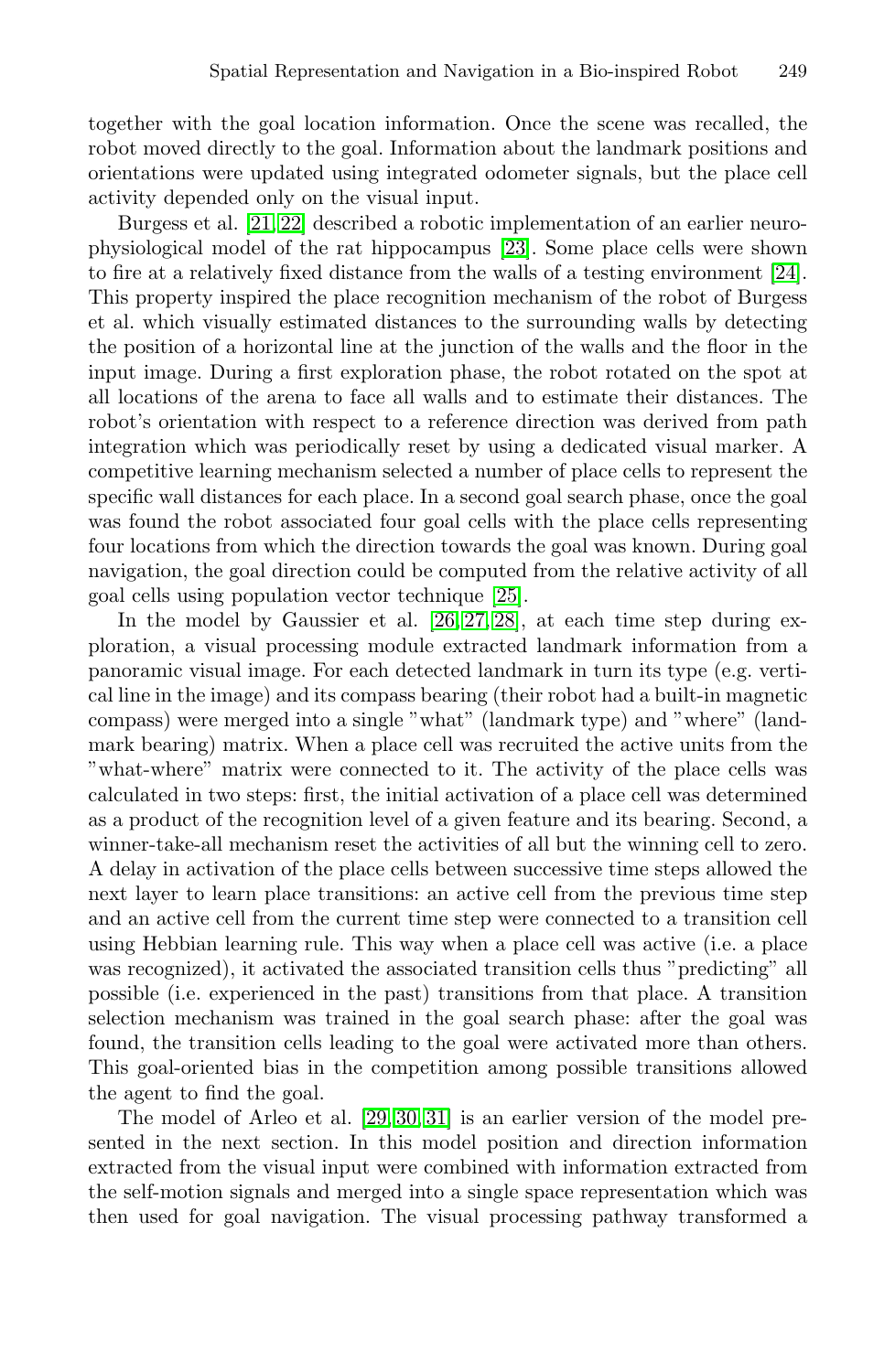two-dimensional camera image into a filter-based representation by sampling it with a set of orientation-sensitive filters. At each time step during an exploration phase, the agent took four snapshots, one in each cardinal direction. For each orientation, the filter activities were stored in a so called view cell. A downstream population of visual place cells combined the information from all simultaneously active view cells using a Hebbian learning rule. In the parallel self-motion processing pathway an estimation of position was performed by integrating signals from odometers. The self-motion position estimation was calibrated using the visual position estimation. Similarly, the direction estimation was performed by integrating rotations, but calibrated using a dedicated landmark (a lamp). The self-motion and visual estimations of position were then combined in "hippocampal" place cells population using Hebbian learning. The authors proposed a locale navigation system using reinforcement learning where the population of the hippocampal place cells served as a state space. Each place cell projected to four action cells, that coded for a movement in directions north, south, east and west respectively. The projection weights stored an approximated state-action value function and were modified using a reward-based learning method during a goal search phase. During navigation the action cells population vector encoded the direction of movement to the goal from any location in the environment.

### <span id="page-5-0"></span>**3.2 A Model of Space Representation and Navigation**

The computational model of the rat spatial behavior presented in this paper is an extension of the previous model by Arleo et al. (Sect. [3.1\)](#page-3-1) and is able to learn a representation of the environment by exploration. Starting with no prior knowledge, the system grows incrementally based on agent–environment interaction. Information about locations visited for the first time is stored in a population of place cells. This information is subsequently used for self-localization and navigation to desired targets.

In the neural model of place cells, *allothetic* (visual) information is correlated with *idiothetic* information (rotation and displacement signals from the robot's odometers) using Hebbian learning. This yields a stable space representation where ambiguities in the visual input are resolved by the use of the idiothetic information, and a cumulative error of path integration is accounted for by using unbiased visual input.

Figure [1](#page-6-0) presents a functional diagram of the model. Visual stimuli are encoded in the population of View Cells (VCs), which project to the population of Allothetic Place Cells (APCs) where a vision-based position estimation is acquired and to the population of Allothetic Heading Cells (AHCs) where current gaze direction is estimated from the visual input. The transformation of the visual input to the vision-based representation is a part of the allothetic pathway leading to the population of Hippocampal Place Cells (HPCs). In the second, idiothetic, pathway, displacement and rotation signals from the odometers are integrated over time to build an internal estimation of position in the Path Integration Cells (PIC) and gaze direction in the Heading Integration Cells (HIC). The path and heading integration systems allow the rat to navigate in darkness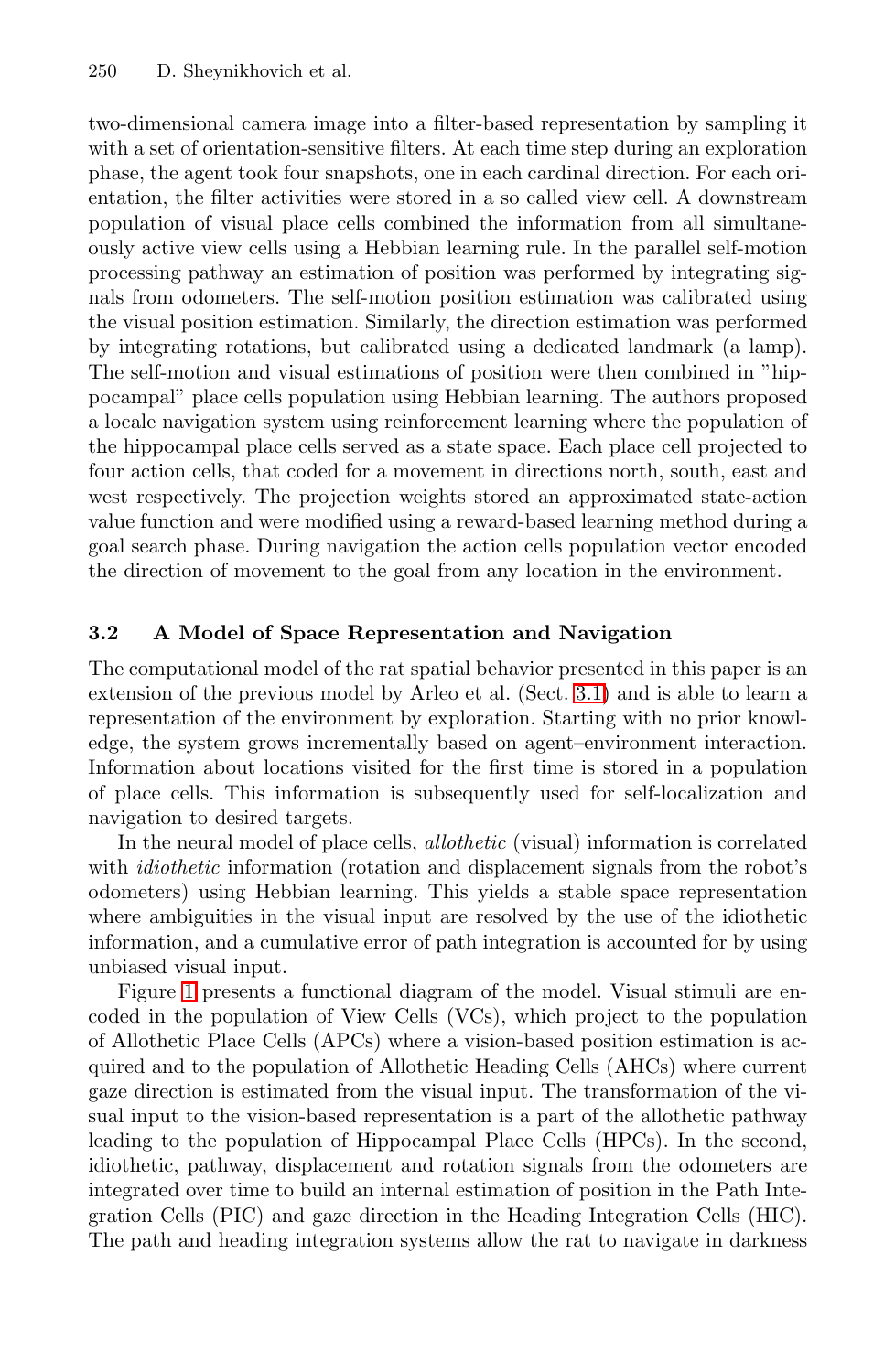

<span id="page-6-0"></span>**Fig. 1.** Functional diagram of the model. Dashed lines denote neural transformation of a sensory input, solid lines denote projections between populations. See explanations in the text

or in the absence of visual cues. Both allothetic (APC) and idiothetic (PIC) populations project onto the HPC population where the final space representation is constructed in the form of location sensitive cells with overlapping receptive fields. Once the space representation has been learned, it can be used for navigational tasks. A direction of movement to the goal from any location in the environment is learned in the Action Cells population using temporal-difference learning technique.

The model is tested in navigational tasks using a computer simulation as well as a real Khepera robot which we refer to as 'agent' in the text below. We now discuss our model in detail.

**Idiothetic Input.** The idiothetic input in the model consists of rotation and displacement signals from the agent's odometers. In order to track current gaze direction we employ a population of 360 Heading Integration Cells (HIC), where each cell is assigned a preferred heading  $\psi_i \in [0^\circ, 359^\circ]$ . If  $\hat{\phi}$  is the estimate of a current gaze direction, the activity of cell  $i$  from the HIC population is given by

$$
r_{\psi_i}^{\text{HIC}} = \exp(-(\psi_i - \hat{\phi})^2 / 2\sigma_{\text{HIC}}^2) , \qquad (1)
$$

<span id="page-6-1"></span>enforcing a Gaussian activity profile around  $\phi$ , where  $\sigma_{\text{HIC}}$  defines the width of the profile. A more biologically plausible implementation of the neural network with similar properties can be realized by introducing lateral connections between the cells where each cell is positively connected to the cells with similar preferred directions and negatively connected the other cells. The attractor dy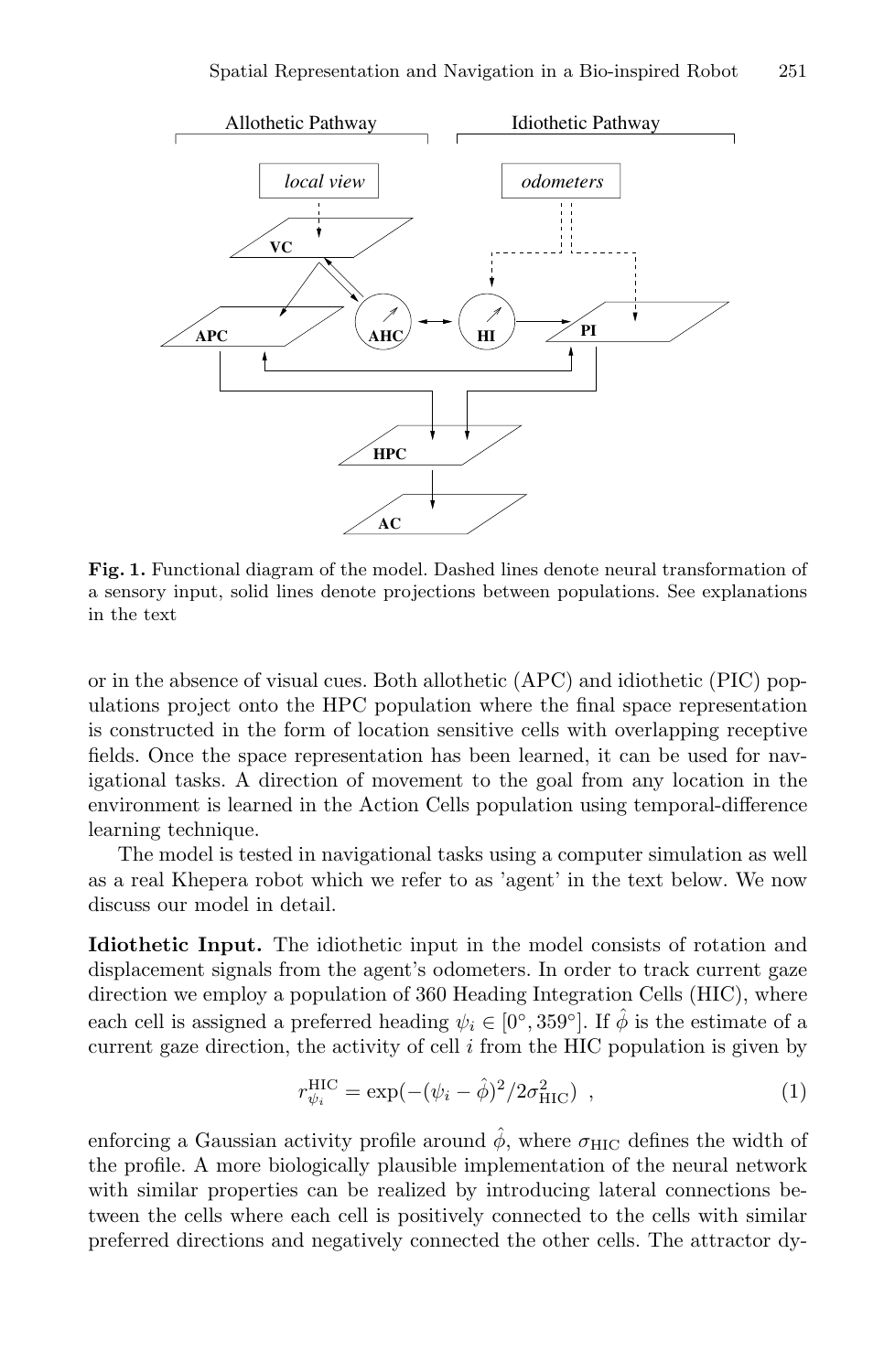namics of such an implementation accounts for several properties of real head direction cells [\[32\]](#page-18-13). Here we employ the simpler algorithmic approach [\(1\)](#page-6-1) that preserves network properties relevant for our model. When the agent enters a new environment arbitrary direction  $\psi_0$  is taken as a reference direction. Whenever the agent performs a rotation, the rotational signal from the odometers is used to shift the activity blob of the HIC population. Here again a simple algorithmic approach is used where the new direction is explicitly calculated by integrating wheel rotations and a Gaussian profile is enforced around it, although more biologically plausible solutions exist [\[33,](#page-18-14) [34\]](#page-18-15).

Having a current gaze direction encoded by the HIC population, standard trigonometric formulas can be used to calculate a new position with respect to the old position in an external Cartesian coordinate frame whenever the agent performs a linear displacement. We define Path Integration Cells (PIC) population as a two–dimensional grid of cells with predefined metric relationships, each having its preferred position  $p_i = (x_i, y_i)$  and activity

$$
r_i^{\text{PIC}} = \exp(-(p_i - \hat{p})^2 / 2\sigma_{\text{PIC}}^2) , \qquad (2)
$$

<span id="page-7-0"></span>where  $\hat{\boldsymbol{p}} = (\hat{x}, \hat{y})$  is the estimate of position based on idiothetic information only. Origin  $p_0 = (0, 0)$  is set at the entry point whenever the agent enters a new environment. The PIC population exhibits a two-dimensional Gaussian profile with width  $\sigma_{\text{PIC}}$  around the current position estimation.

While the agent moves through an environment the activities of  $HICs$  [\(1\)](#page-6-1) and PICs [\(2\)](#page-7-0) encode estimates of its position and heading with respect to the origin and the reference direction based only on the idiothetic input. They enable the agent to navigate in darkness or return to the nest location in the absence of visual cues, properties that are well known in animals [\[35\]](#page-18-16). The estimation of direction and position will drift over time due to accumulating errors in the odometers. Another problem is that the abstract Cartesian frame is mapped onto the physical space in a way that depends on the entry point. Both problems are addressed by combining the idiothetic input with a visual (allothetic) input and merging the two information streams into a single allocentric map.

**Allothetic Input.** The task of the allothetic pathway is to extract position and heading information from the external (visual) input. Based on the visually driven representation the agent should be able to recognize previously visited locations from a current local view<sup>[1](#page-7-1)</sup>. Such a localization property can be implemented by comparing a current local view to all previously seen local views and using some similarity measure to recognize visited places (with a natural assumption that similar local views signal for spatially close locations). This comparison of the local views should take into account information about current heading that can be estimated from the relative angles between the current and all stored local views where the relative angles can in turn be computed from the amount of overlap between the local view representations.

<span id="page-7-1"></span><sup>&</sup>lt;sup>1</sup> The term "local view" is used to denote information extracted from the visual input at a given time step.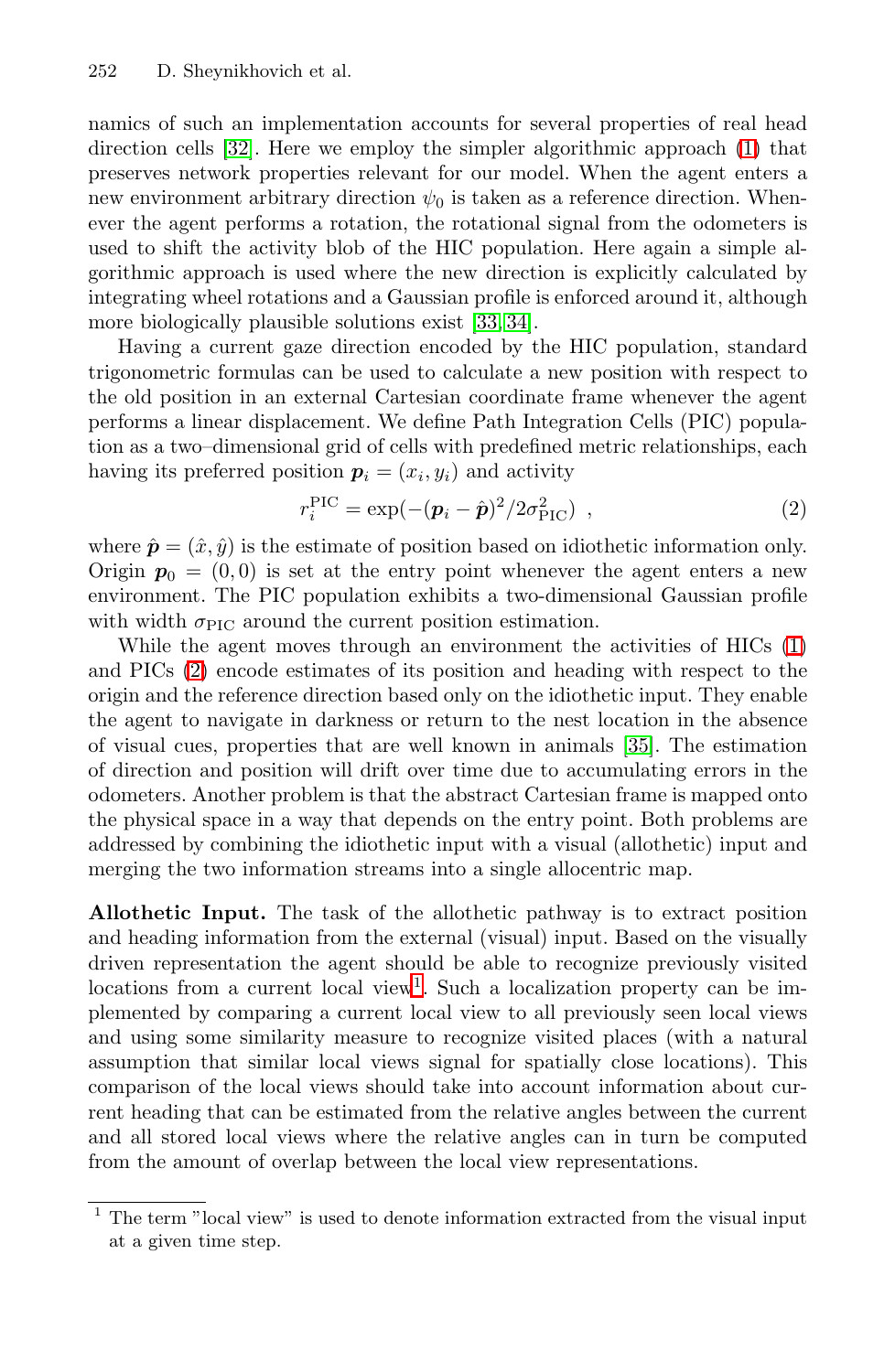

<span id="page-8-0"></span>**Fig. 2.** Visual input and heading estimation. a: Two-dimensional panoramic image is processed by a grid of S *×*R points with 8 Gabor filters of different orientations at each point (filters are shown as overlapping circles, different orientations are shown only in the lower-left circle). Responses of the filters are stored in a View Cell. b: Current heading  $\phi$  can be estimated from the maximal overlap  $C_i$  between the current and a stored local views corresponding to the angular difference  $\Delta_{\phi_i}$  [\(3,](#page-9-0)[5\)](#page-9-1)

The raw visual input in the model is a two-dimensional grey-level image, received by merging several snapshots captured by the video camera of the robot into a single panoramic  $(320° - 340°)$  picture imitating the rat's wide view field. Note that the individual directions and the number of the snapshots are not important as long as the final image is of the required angular width (the model would perfectly suit for a single panoramic image as an input). In order to neurally represent visual input the image is sampled with a uniform rectangular grid of  $S \times R$ points (see Fig. [2\(](#page-8-0)a), for the results presented here we used  $S = 96$  columns and  $R = 12$  rows). At each point of the grid we place a set of 8 two-dimensional Gabor filters with 8 different orientations and a spatial wavelength matched to the resolution of the sampling grid. Gabor filters are sensitive to edge-like structures in the image and have been largely used to model orientation-sensitive simple cells in the visual cortex [\[36\]](#page-18-17). Responses  $F_k$  of  $K = S \times R \times 8 = 9216$  visual filters constitute the local view information  $L(\phi, \mathbf{p}) = \{F_k(\phi, \mathbf{p})\}_1^K$  that depends on the heading direction  $\phi$  and the position  $p$  where the local view was taken.

Local views perceived by the agent are stored in the population of View Cells (VCs). At each time step a new VC  $i$  is recruited that stores the amplitudes of all current filter responses  $L(\phi_i, \mathbf{p}_i)$ . As the agent explores an environment the population of View Cells grows incrementally memorizing all local views seen so far. The place is considered to be well memorized if there is sufficient number of highly active View Cells. The information stored by the VC population can be used at each time step to estimate current heading and position as follows.

*Allothetic Heading Estimation.* In order to estimate current heading based on the visual input we employ a population of 360 Allothetic Heading Cells (AHC) with preferred directions uniformly distributed in [0◦, 359◦]. Suppose that a local view  $L_i(\phi_i, \mathbf{p}_i)$  taken at position  $\mathbf{p}_i$  in direction  $\phi_i$  is stored by a View Cell i at time step t and the agent perceives a new local view  $\hat{L}(\hat{\phi}, \hat{\mathbf{p}})$  at a later time step  $t'$ , where  $\hat{\phi}$  and  $\hat{\mathbf{p}}$  are unknown (the local view information is time independent).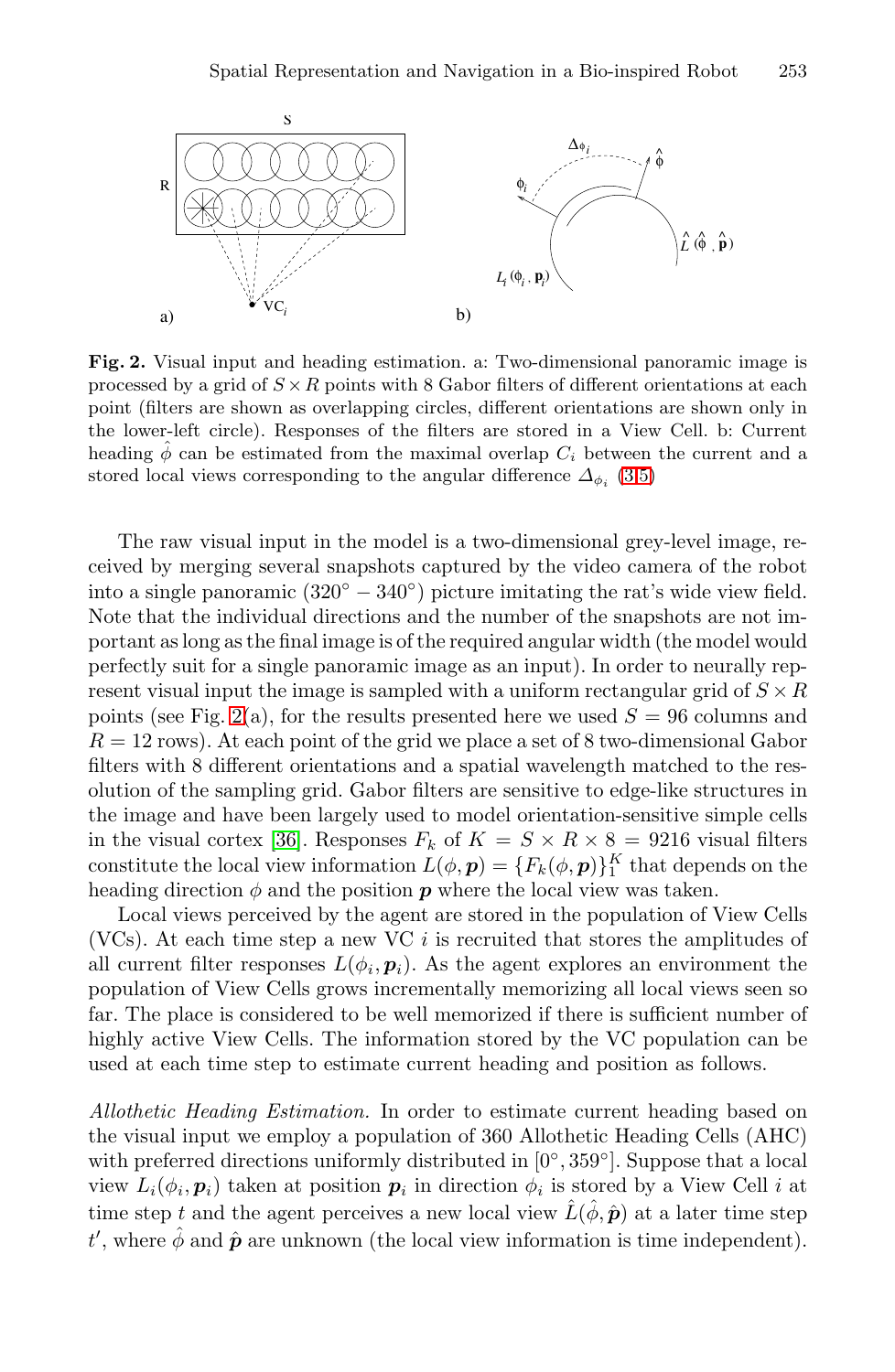This is schematically shown in Fig. [2\(](#page-8-0)b), where the arcs illustrate panoramic images (that elicit filter responses constituting the local views) with arrows showing corresponding gaze directions. In order to estimate the current heading  $\phi$  based on the stored local view  $L_i$  we first calculate the angular difference  $\Delta_{\phi_i}$  (measured in columns of the filter grid) between  $\hat{L}$  and  $L_i$  that maximizes the sum of products  $C_i$  of corresponding filter values (i.e. gives maximum of the correlation function)

$$
\Delta_{\phi_i} = \max_{\Delta_{\phi}} C_i(\Delta_{\phi}) \tag{3}
$$

<span id="page-9-0"></span>
$$
C_i(\Delta_{\phi}) = \sum_s \boldsymbol{f}_i(s) \cdot \hat{\boldsymbol{f}}(s + \Delta_{\phi}) \tag{4}
$$

<span id="page-9-4"></span>Here  $f_i(s)$  and  $\hat{f}(s)$  are the sets of all filter responses in vertical column s of the stored  $L_i$  and current  $\hat{L}$  local views respectively, s runs over columns of the filter grid  $s \in [0, S-1]$ .

<span id="page-9-1"></span>The estimation of the current heading  $\hat{\phi}$  performed using information stored by a *single* View Cell i is now given by

<span id="page-9-2"></span>
$$
\hat{\phi} = \phi_i + \delta_{\phi_i} \quad \text{where} \tag{5}
$$

$$
\delta_{\phi_i} = \Delta_{\phi_i} \cdot V/S \tag{6}
$$

is the angular difference measured in degrees corresponding to the angular difference measured in filter columns  $\Delta_{\phi_i}$ , V is the agent's view field in degrees.

Let us transform the algorithmic procedure  $(3)-(5)$  $(3)-(5)$  $(3)-(5)$  into a neuronal implementation.  $C_i(\Delta_{\phi})$  is calculated as a sum of scalar products and can hence be regarded as the output of a linear neuron with synaptic weights given by the elements of  $f_i$  applied to a shifted version of the input  $\hat{f}$ . We now assume that this neuron is connected to an allothetic head direction cell with preferred direction  $\psi_i = \phi_i + \delta_\phi$  and the firing rate

$$
r_{\psi_j}^{\text{AHC}} = C_i(\Delta_\phi) \tag{7}
$$

taking into account [\(6\)](#page-9-2). The maximally active AHC would then code for the estimation  $\phi$  of the current heading based on the information stored in VC *i*.

Since we have a population of View Cells (incrementally growing as the environment exploration proceeds) we can combine the estimates of *all* View Cells in order to get a more reliable estimate. Taking into account the whole VC population the activity of a single AHC will be

$$
r_{\psi_j}^{\text{AHC}} = \sum_{i \in VC} C_i(\Delta_\phi) \tag{8}
$$

<span id="page-9-3"></span>where for each AHC we sum correlations  $C_i(\Delta_{\phi})$  with  $\Delta_{\phi}$  chosen such that  $\phi_i + \delta_\phi = \psi_i$ . The activations [\(8\)](#page-9-3) result in the activity profile in the AHC population. The decoding of the estimated value is done by taking a preferred direction of the maximally active cell.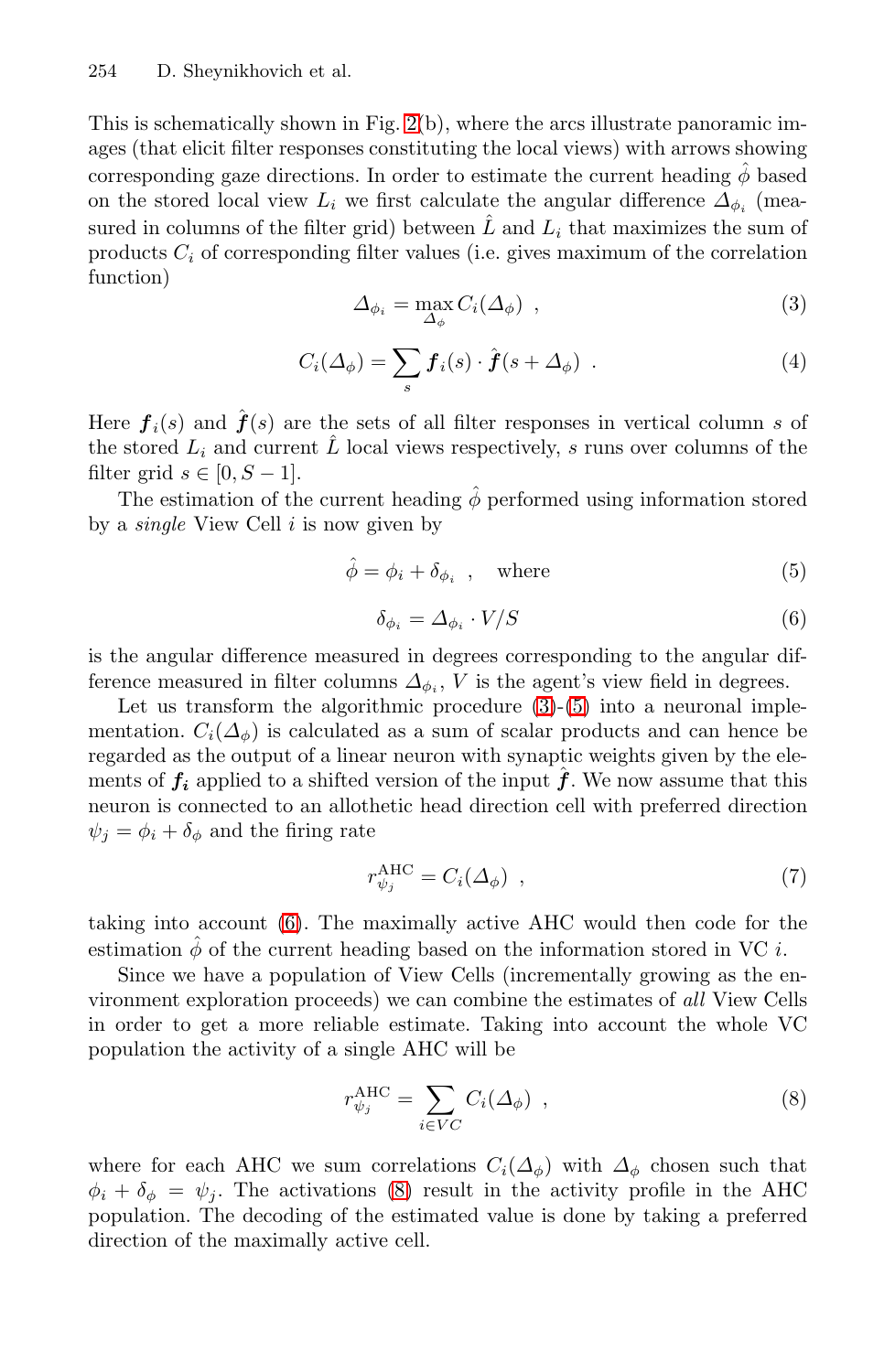*Allothetic Position Estimation.* As mentioned before, the idea behind the allothetic position estimation is that similar local views should signal for spatially close locations. A natural way to compare the local views is to calculate their difference

$$
\Delta \tilde{L}(\phi_i, \mathbf{p}_i, \hat{\phi}, \hat{\mathbf{p}}) = \left| L_i(\phi_i, \mathbf{p}_i) - \hat{L}(\hat{\phi}, \hat{\mathbf{p}}) \right| = \sum_s \left| \mathbf{f}_i(s) - \hat{\mathbf{f}}(s) \right|_1 ,\qquad(9)
$$

<span id="page-10-0"></span>where  $f_i(s)$  and  $\hat{f}(s)$  are defined as in [\(4\)](#page-9-4).

While exploring an environment the agent makes random movements and turns in the azimuthal plane, hence stored local views correspond to different allocentric directions. For the difference [\(9\)](#page-10-0) to be small for spatially close locations the local views must be aligned before measuring the difference. It means that [\(9\)](#page-10-0) should be changed to take into account the angular difference  $\delta_{\phi_i} = \phi - \phi_i$ where  $\hat{\phi}$  is provided by the AHC population:

$$
\Delta L(\phi_i, \mathbf{p}_i, \hat{\phi}, \hat{\mathbf{p}}) = \sum_s \left| \mathbf{f}_i(s) - \hat{\mathbf{f}}(s + \Delta_{\phi_i}) \right|_1 \tag{10}
$$

<span id="page-10-1"></span>In [\(10\)](#page-10-1)  $\Delta_{\phi_i}$  is the angular difference  $\delta_{\phi_i}$  measured in columns of the filter grid (i.e. a whole number closest to  $\delta_{\phi_i} \cdot S/V$ ).

We set the activity of a VC to be a similarity measure between the local views:

$$
r_i^{\text{VC}} = \exp\left(\frac{-\Delta L^2(\phi_i, \mathbf{p}_i, \hat{\phi}, \hat{\mathbf{p}})}{2\sigma_{\text{VC}}^2 N_{\Omega}}\right) ,\qquad (11)
$$

where  $N_{\Omega}$  is the size of the overlap between the local views measured in filter columns and  $\sigma_{\text{VC}}$  is the sensitivity of the View Cell (the bigger  $\sigma_{\text{VC}}$  the larger is the receptive field of the cell). Each VC "votes" with its activity for the estimation of the current position. The activity is highest when a current local view is identical to the local view stored by the VC, meaning by our assumption that  $\hat{\boldsymbol{p}} \approx \boldsymbol{p}_i$ .

Each VC estimates current position based only on a single local view. In order to combine information from several local views, all simultaneously active VCs are connected to an Allothetic Place Cell (APC). Unsupervised Hebbian learning is applied to the connection weights between VC and APC populations. Specifically, connection weights from VC  $j$  to APC  $i$  are updated according to

$$
\Delta w_{ij} = \eta r_i^{\text{APC}} (r_j^{\text{VC}} - w_{ij}) \tag{12}
$$

<span id="page-10-3"></span>where  $\eta$  is a learning rate. Activity of an APC i is calculated as a weighted average of the activity of its afferent signals.

$$
r_i^{\text{APC}} = \frac{\sum_j r_j^{\text{VC}} w_{ij}}{\sum_j w_{ij}} \tag{13}
$$

<span id="page-10-2"></span>The APC population grows incrementally at each time step. Hebbian learning in the synapses between APCs and VCs extracts correlations between the View Cells so as to achieve a more reliable position estimate in the APC population.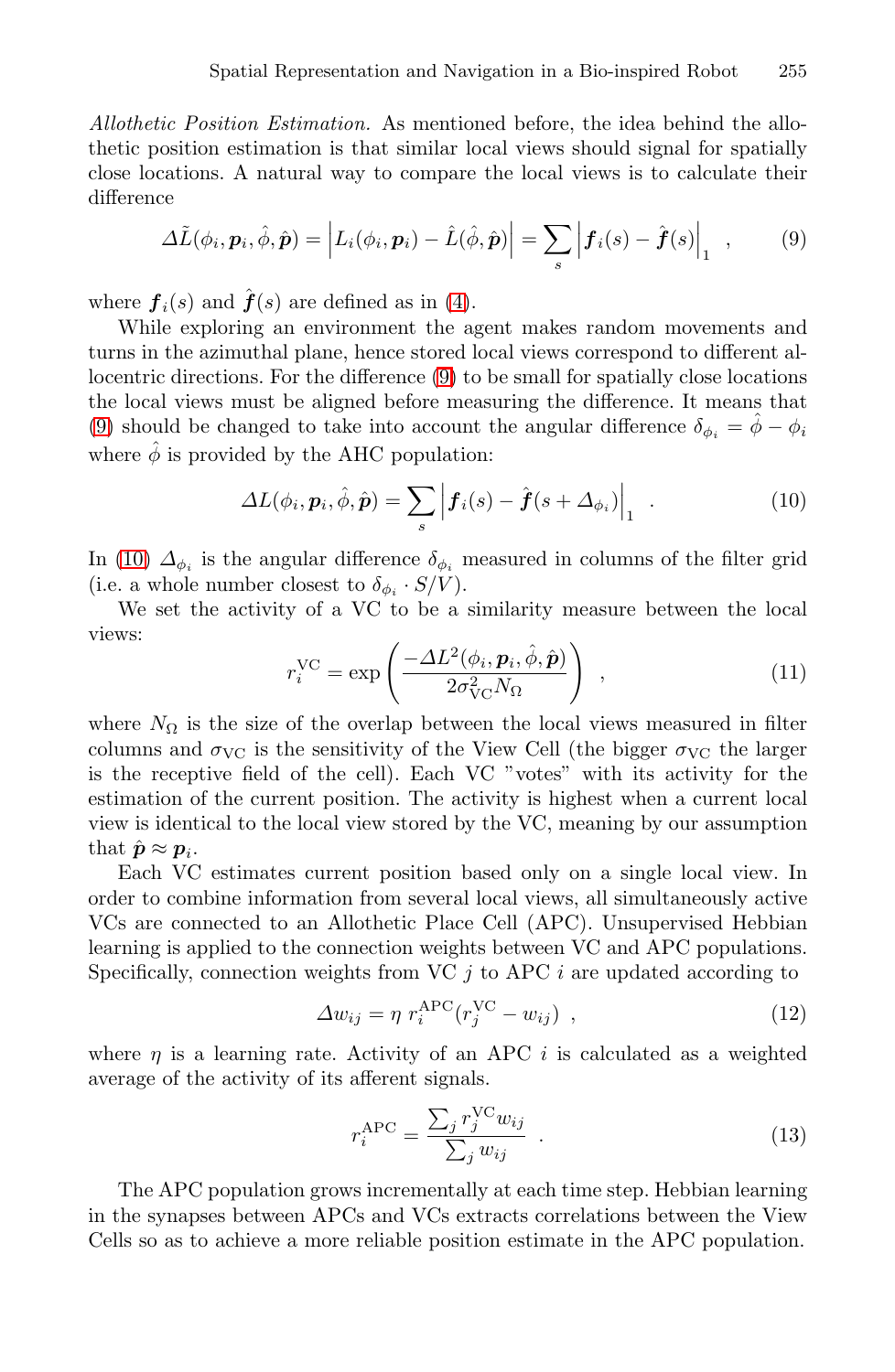**Combined Place Code.** The two different representations of space driven by visual and proprioceptive inputs are located in the APC and PIC populations respectively. At each time step the activity of PICs [\(2\)](#page-7-0) encode current position estimation based on the odometer signals, whereas the activity of APCs [\(13\)](#page-10-2) encode the position estimation based on local view information.

Since the position information from the two sources represent the same physical position we can construct a more reliable combined representation by using Hebbian learning.

At each time step a new Hippocampal Place Cell (HPC) is recruited and connected to all simultaneously active APCs and PICs. These connections are modified by Hebbian learning rule analogous to [\(12\)](#page-10-3). The activity of an HPC cells is a weighed average of its APC and PIC inputs analogous to [\(13\)](#page-10-2).

For visualization purposes the position represented by the ensemble of HPCs can be interpreted by population vector decoding [\[37\]](#page-18-18):

$$
\hat{\boldsymbol{p}}^{\text{HPC}} = \frac{\sum_{j} r_j^{\text{HPC}} \boldsymbol{p}_j^{\text{HPC}}}{\sum_{j} r_j^{\text{HPC}}} , \qquad (14)
$$

<span id="page-11-0"></span>where  $p_j^{\text{HPC}}$  is the center of the place field of an HPC j.

Such a combined activity at the level of HPC population allows the system to rely on the visual information during the self-localization process at the same time resolving consistency problems inherent in a purely idiothetic system.

**Goal Navigation Using Reinforcement Learning.** In order to use the position estimation encoded by the HPC population for navigation, we employ a Q-learning algorithm in continuous state and action space [\[38,](#page-19-1) [39,](#page-19-2) [40,](#page-19-3) [3\]](#page-17-2). Values of the HPC population vector [\(14\)](#page-11-0) represent a continuous state space. The HPC population projects to the population of  $N^{AC}$  Action Cells (AC) that code for the agent's motor commands. Each AC  $i$  represents a particular direction  $\theta_i \in [0^\circ, 359^\circ]$  in an allocentric coordinate frame. The continuous angle  $\theta^{\text{AC}}$ encoded by the AC population vector

$$
\theta^{\rm AC} = \arctan\left(\frac{\sum_{i} r_i^{\rm AC} \cdot \sin(2\pi i / N^{\rm AC})}{\sum_{i} r_i^{\rm AC} \cdot \cos(2\pi i / N^{\rm AC})}\right)
$$
(15)

<span id="page-11-1"></span>determines the direction of the next movement in the allocentric frame of reference. The activity  $r_i^{\text{AC}} = Q(\hat{\boldsymbol{p}}^{\text{HPC}}, a_i) = \sum_j w_{ij}^a r_j^{\text{HPC}}$  of an Action Cell i represents a state-action value  $Q(\hat{\boldsymbol{p}}^{\text{HPC}}, a_i)$  of performing action  $a_i$  (i.e. movement in direction  $\theta_i$ ) if the current state is defined by  $\hat{\boldsymbol{p}}^{\text{HPC}}$ . The state-action value is parameterized by the weights  $w_{ij}^a$  of the connections between HPCs and ACs.

The state-action value function in the connection values  $w_{ij}^a$  is learned according to the Q-learning algorithm using the following procedure [\[38\]](#page-19-1):

1. At each time step  $t$  the state-action values are computed for each action  $Q(\hat{\bm{p}}^{\text{HPC}}(t), a_i) = r_i^{\text{AC}}(t).$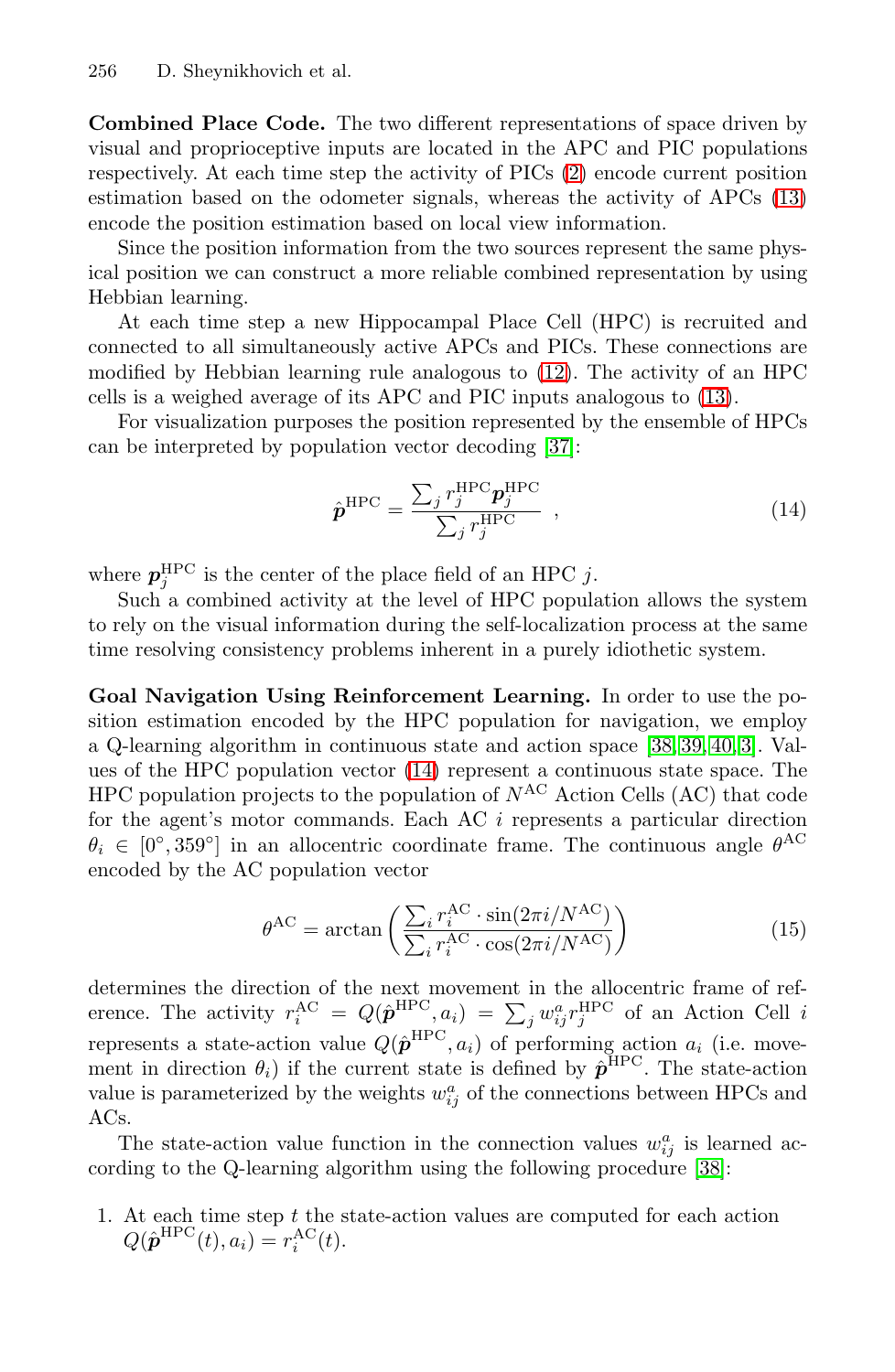- 2. Action  $a = a^*$  (i.e. movement in the direction  $\theta^{AC}$  defined by [\(15\)](#page-11-1)) is chosen with probability 1− $\epsilon$  (exploitation) or a random action  $a = a^r$  (i.e. movement in a random direction) is chosen with probability  $\epsilon$  (exploration).
- 3. A Gaussian profile around the chosen action a is enforced in the action cells population activity resulting in  $\tilde{r}_i^{\text{AC}} = \exp(-(\theta - \theta_i)/2\sigma_{\text{AC}}^2)$ , where  $\theta$  and  $\theta_i$ are the directions of movement coded by the actions  $a$  and  $a_i$  respectively. This step is necessary for generalization purposes and can also be performed by adding lateral connectivity between the action cells [\[38\]](#page-19-1).
- 4. The eligibility trace is updated according to  $e_{ij}(t) = \alpha \cdot e_{ij}(t-1) + \tilde{r}_i^{\text{AC}}(t) \cdot r_j^{\text{PC}}(t)$  with  $\alpha \in [0,1]$  being the decay rate of the eligibility trace.
- 5. Action *a* is executed (along with time step update  $t = t + 1$ ).
- 6. Reward prediction error is calculated as  $\delta(t) = R(t) + \gamma \cdot Q(\hat{\boldsymbol{p}}^{\text{HPC}}(t), a^*(t)) - Q(\hat{\boldsymbol{p}}^{\text{HPC}}(t-1), a(t-1))$ , where  $R(t)$  is a reward received at step t.
- 7. Connection weights between HPC and AC populations are updated according to  $\Delta w_{ij}^a(t) = \eta \cdot \delta(t) \cdot e_{ij}(t-1)$  with  $\eta \in [0,1]$  being the learning rate.

Such an algorithm enables fast learning of the optimal movements from any state, in other words given the location encoded by the HPC population it learns the direction of movement towards the goal from that location. The generalization ability of the algorithm permits calculation of the optimal movement from a location even if that location was not visited during learning. Due to the usage of population vectors the system has continuous state and action spaces allowing the model to use continua of possible locations and movement directions using a finite number of place or action cells.

#### <span id="page-12-0"></span>**4 Experimental Results**

In this section we are interested in the abilities of the model to *(i)* build a representation of a novel environment and *(ii)* use the representation to learn and subsequently find a goal location. The rationale behind this distinction relates to the so called latent learning (i.e. ability of animals to establish a spatial representation even in the absence of explicit rewards [\[41\]](#page-19-4)). It is shown that having a target–independent space representation (like the HPC place fields) enables the agent to learn target–oriented navigation very quickly.

For the experiments discussed in the next sections we used a simulated as well as a real Kephera robots. In the simulated version the odometer signals and visual input are generated by a computer. The simulated odometers error is taken to be 10% of the distance moved (or angle rotated) at each time step. Simulated visual input is generated by a panoramic camera placed into a virtual environment.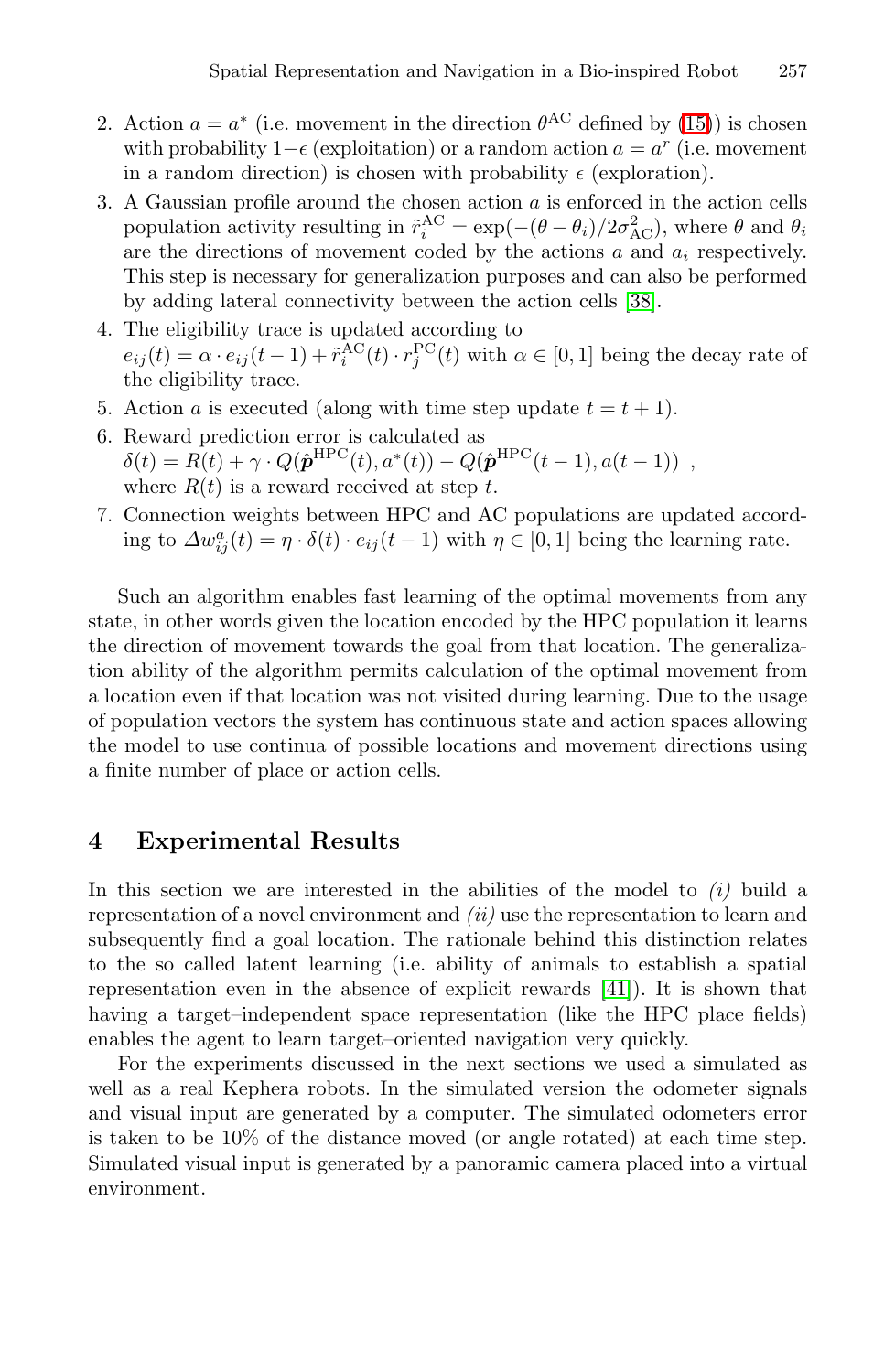#### **4.1 Development and Accuracy of the Place Field Representation**

To test the ability of the model to build a representation of space we place the robot in a novel environment (square box  $100 \text{ cm} \times 100 \text{ cm}$ .) and let it move in random directions incrementally building a spatial map.

Figure [3\(](#page-13-0)a) shows an example of the robot's trajectory at the beginning of the exploration (after 44 time steps). During this period 44 HPCs were recruited as shown in Fig. [3\(](#page-13-0)b). The cells are shown in a topological arrangement for visualization purposes only (the cells that code for close positions are not necessarily neighbors in their physical storage). After the environment is sufficiently explored (e.g. as in Fig. [3\(](#page-13-0)d) after 1000 time steps), the HPC population encodes estimation of a real robot's position (Fig. [3\(](#page-13-0)c)).



<span id="page-13-0"></span>**Fig. 3.** Exploration of the environment and development of place cells. The grey square is the test environment. a: Exploratory trajectory of the robot after 44 time steps. Light grey circle with three dots is the robot, black line is its trajectory. The white line shows its gaze direction. b: HPCs recruited during 44 steps of exploration shown in (a). Small circles are the place cells (the darker the cell the higher its activity). c: The robot is located in the SW quadrant of the square arena heading west, white arc shows its view field (340<sup>°</sup>). d: Population activity of the HPC population after exploration while the robot's real location is shown in (c). The white cross in (b) and (d) denotes the position of the HPC population vector [\(14\)](#page-11-0)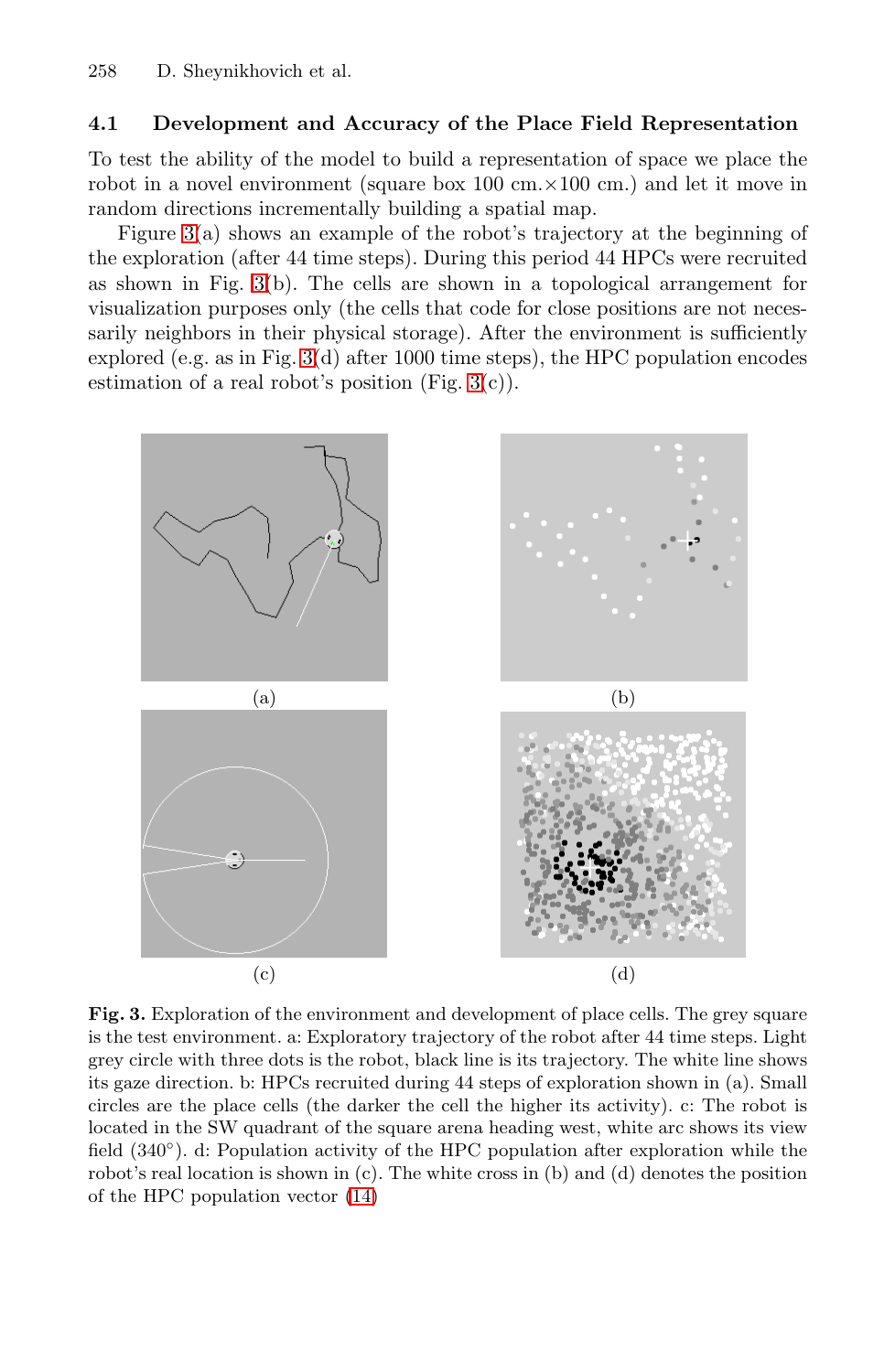

<span id="page-14-0"></span>**Fig. 4.** a,b: Position estimation error in a single trial in X (a) and Y (b) directions with (light conditions) and without (dark conditions) taking into account the visual input. c,d: Position estimation error SD over 50 trials in X (c) and Y (d) directions in the light and dark conditions

To investigate self-localization accuracy in a familiar environment we let the robot run for 140 steps in the previously explored environment and note the error of position estimation (i.e. difference between the real position and a value of the HPC population vector [\(14\)](#page-11-0)) at each time step in the directions defined by the walls of the box.

Figures  $4(a)$ , (b) show the error in vertical (Y) and horizontal (X) directions versus time steps ('light' conditions, solid line) in a single trial. For comparison we also plot the position estimation error in the same trials computed only by integrating the idiothetic input, i.e. without taking into account visual input ('dark' conditions, line with circles). A purely idiothetic estimate is affected by a cumulative drift over time. Taking into account visual information keeps the position error bounded.

Figure  $4(c)$ , (d) show the standard deviation (SD) of the position estimation error in light and dark conditions over 50 trials in X and Y directions (the mean error over 50 trials is approximately zero for both conditions). The error SD in light conditions is about 12 cm (that corresponds to 12% of the length of the wall).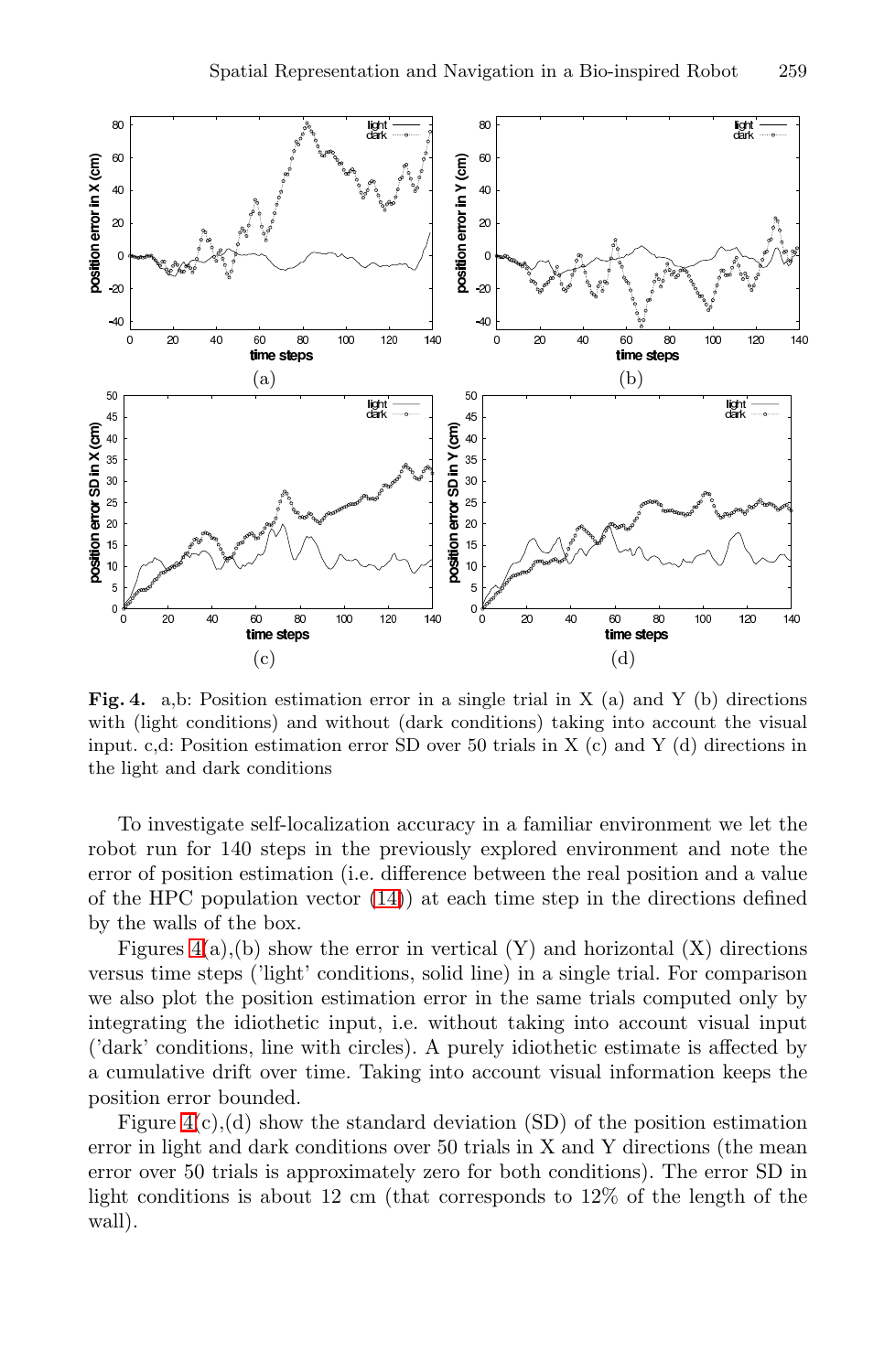

<span id="page-15-0"></span>**Fig. 5.** a. Receptive field of a typical APC. b. Receptive field of a typical HPC. c. Receptive field of the same cell as in (b) but in dark conditions

In order to inspect the receptive fields of the place cells we let the robot systematically visit 100 locations distributed uniformly over the box area and noted the activity of a cell at each step. Contour graphs in Fig.  $5(a)$ , (b) show the activity maps for an APC and a HPC respectively. APCs tend to have large receptive fields, whereas HPC receptive fields are more compact. Each HPC combines simultaneously active PICs and APCs (see Sect. [1\)](#page-10-2) allowing it to code for place even in the absence of visual stimulation, e.g. in the dark  $(Fig. 5(c))$  $(Fig. 5(c))$  $(Fig. 5(c))$ . This is consistent with experimental data where they found that the place fields of hippocampal place are still present in the absence of visual input [\[42\]](#page-19-5).

#### **4.2 Goal Directed Navigation**

A standard experimental paradigm for navigational tasks that require internal representation of space is the hidden platform water maze [\[17\]](#page-17-16). In this task the robot has to learn how to reach a hidden goal location from any position in the environment.

The task consists of several trials. In the beginning of each trial the robot is placed at a random location in the test environment (already familiar to the robot) and is allowed to find a goal location. The position of the robot at each time step is encoded by the HPC population. During movements the connection weights between HPC and AC populations are changed according to the algorithm outlined in Sect. [1.](#page-11-0) The robot is positively rewarded each time it reaches the goal and negatively rewarded for a wall hit. The measure of performance in each trial is the number of time steps required to reach the goal (that corresponds to the amount of time required for a rat to reach the hidden platform).

After a number of trials the AC population vector [\(15\)](#page-11-1) encodes learned direction of movement to the goal from any location  $\hat{p}^{\text{HPC}}$ . A navigation map after 20 trials is shown in Fig.  $6(a)$ . The vector field representation of Fig.  $6(a)$  was obtained by rastering uniformly over the whole environment: the ensemble responses of the action cells were recorded at 100 locations distributed over  $10\times10$ grid of points. At each point (black dots in Fig.  $6(a)$ ) the population vector [\(15\)](#page-11-1) was calculated and is shown as a black line where the orientation of the line corresponds to  $\phi^{AC}$  and the length corresponds to the action value  $Q(\hat{\boldsymbol{p}}^{\text{HPC}}, a^*)$ .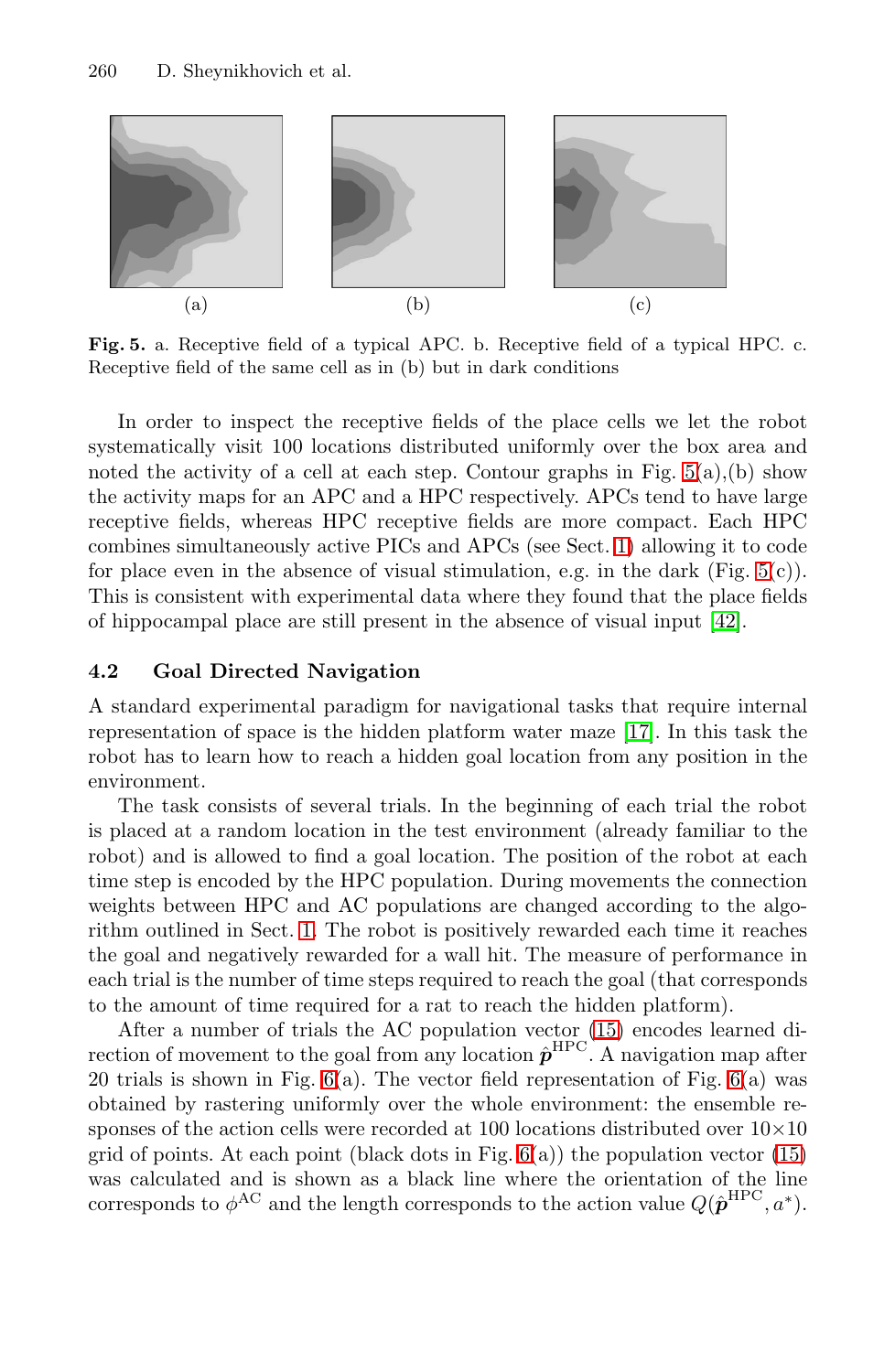

<span id="page-16-1"></span>**Fig. 6.** a: Navigation map learned after 20 trials, dark grey circle denotes the goal location, black points denote sample locations, lines denote a learned direction of movement. b: Time to find a goal versus the number of trials

As the number of learning trials increase, the number of time steps to reach the goal decreases (Fig. [6\(](#page-16-1)b)) in accordance with the experimental data with real animals [\[43\]](#page-19-6).

#### <span id="page-16-0"></span>**5 Conclusion**

The work presents a bio-inspired model of a representation–based navigation which incrementally builds a space representation from interactions with the environment and subsequently uses it to find hidden goal locations.

This model is different from the models mentioned in Sect. [3.1](#page-3-1) in several important aspects. First, it uses realistic two–dimensional visual input which is neurally represented as a set of responses of orientation–sensitive filter distributed uniformly over the artificial retina (the visual system is similar to the one used by Arleo et al. [\[31\]](#page-18-12), but in contrast it is not foveal in accordance with the data about the rat's visual system [\[44\]](#page-19-7)). Second, the direction information is available in the model from the combination of visual and self-motion input, no specific compass or dedicated orientational landmark are used. Third, as in the model by Arleo et al. the integration of the idiothetic information (i.e. path integration) is an integrative part of the system that permits navigation in the dark and supports place and head direction cells firing in the absence of visual input.

The model captures some aspects of related biological systems on both behavioral (goal navigation) and neuronal (place cells) levels. In experimental neuroscience the issue of relating neuro-physiological properties of neurons to behavior is an important task. It is one of the advantages of modeling that potential connections between neuronal activity and behavior can be explored systematically. The fact that neuro-mimetic robots are simpler and more experimentally transparent than biological organisms makes them a useful tool to check new hypotheses and make predictions concerning the underlying mechanisms of spa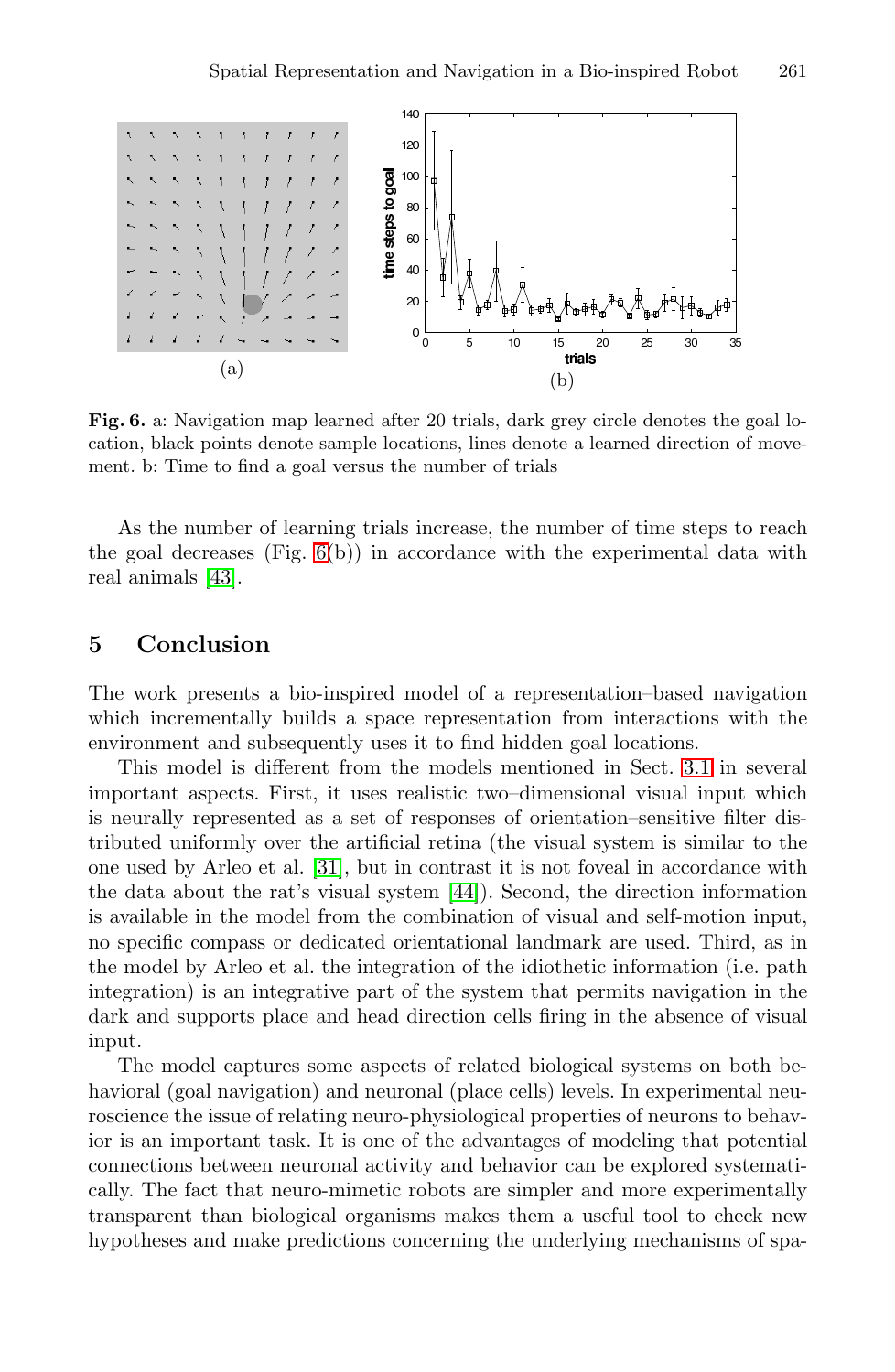tial behavior in animals. On the other hand, a bio-inspired approach in robotics may help to discover new ways of building powerful and adaptive robots.

# <span id="page-17-0"></span>**References**

- 1. Franz, M.O., Mallot, H.A.: Biomimetic robot navigation. Robotics and Autonomous Systems **30** (2000) 133–153
- <span id="page-17-1"></span>2. Jeffery, K.J., ed.: The neurobiology of spatial behavior. Oxford University Press (2003)
- <span id="page-17-2"></span>3. Sutton, R., Barto, A.G.: Reinforcement Learning - An Introduction. MIT Press (1998)
- <span id="page-17-3"></span>4. O'Keefe, J., Dostrovsky, J.: The hippocampus as a spatial map. preliminary evidence from unit activity in the freely-moving rat. Brain Research **34** (1971) 171–175
- <span id="page-17-4"></span>5. Wilson, M.A., McNaughton, B.L.: Dynamics of the hippocampal ensemble code for space. Science **261** (1993) 1055–1058
- <span id="page-17-5"></span>6. Taube, J.S., Muller, R.I., Ranck Jr., J.B.: Head direction cells recorded from the postsubiculum in freely moving rats. I. Description and quantitative analysis. Journal of Neuroscience **10** (1990) 420–435
- <span id="page-17-6"></span>7. Knierim, J.J., Kudrimoti, H.S., McNaughton, B.L.: Place cells, head direction cells, and the learning of landmark stability. Journal of Neuroscience **15** (1995) 1648–1659
- <span id="page-17-7"></span>8. Muller, R.U., Kubie, J.L.: The effects of changes in the environment on the spatial firing of hippocampal complex-spike cells. Journal of Neuroscience **7** (1987) 1951– 1968
- <span id="page-17-8"></span>9. McNaughton, B.L., Barnes, C.A., Gerrard, J.L., Gothard, K., Jung, M.W., Knierim, J.J., Kudrimoti, H., Qin, Y., Skaggs, W.E., Suster, M., Weaver, K.L.: Deciphering the hippocampal polyglot: the hippocampus as a path integration system. J Exp Biol **199** (1996) 173–85
- <span id="page-17-9"></span>10. Schultz, W., Dayan, P., Montague, P.R.: A neural substrate of prediction and reward. Science **275** (1997) 1593–1599
- <span id="page-17-10"></span>11. Schultz, W.: Predictive Reward Signal of Dopamine Neurons. Journal of Neurophysiology **80** (1998) 1–27
- <span id="page-17-11"></span>12. Freund, T.F., Powell, J.F., Smith, A.D.: Tyrosine hydroxylase-immunoreactive boutons in synaptic contact with identified striatonigral neurons, with particular reference to dendritic spines. Neuroscience **13** (1984) 1189–215
- <span id="page-17-12"></span>13. Sesack, S.R., Pickel, V.M.: In the rat medial nucleus accumbens, hippocampal and catecholaminergic terminals converge on spiny neurons and are in apposition to each other. Brain Res **527** (1990) 266–79
- <span id="page-17-13"></span>14. Eichenbaum, H., Stewart, C., Morris, R.G.M.: Hippocampal representation in place learning. Journal of Neuroscience **10(11)** (1990) 3531–3542
- <span id="page-17-14"></span>15. Sutherland, R.J., Rodriguez, A.J.: The role of the fornix/fimbria and some related subcortical structures in place learning and memory. Behavioral and Brain Research **32** (1990) 265–277
- <span id="page-17-15"></span>16. Redish, A.D.: Beyond the Cognitive Map, From Place Cells to Episodic Memory. MIT Press-Bradford Books, London (1999)
- <span id="page-17-16"></span>17. Morris, R.G.M.: Spatial localization does not require the presence of local cues. Learning and Motivation **12** (1981) 239–260
- <span id="page-17-17"></span>18. Packard, M.G., McGaugh, J.L.: Double dissociation of fornix and caudate nucleus lesions on acquisition of two water maze tasks: Further evidence for multiple memory systems. Behavioral Neuroscience **106(3)** (1992) 439–446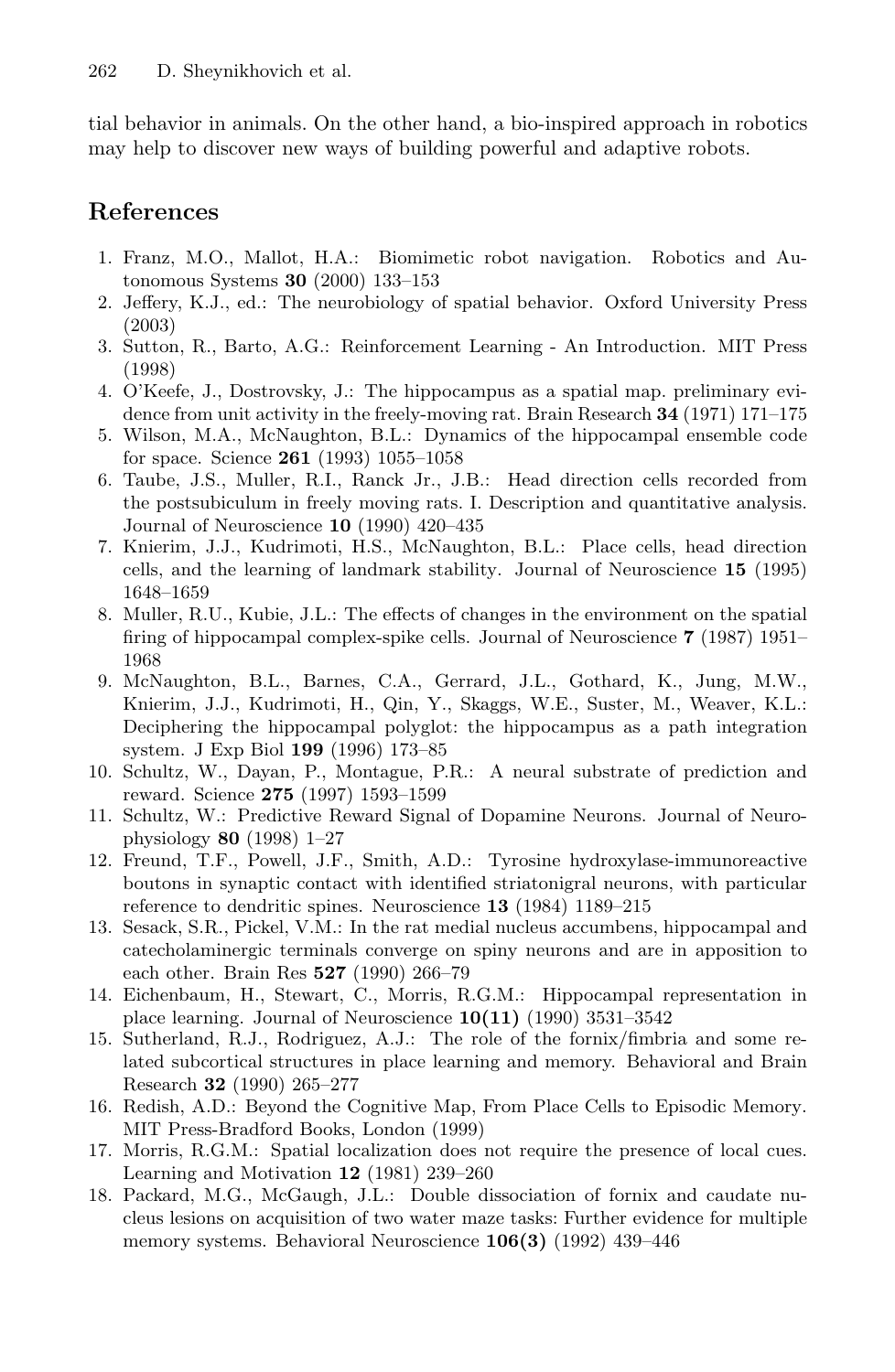- <span id="page-18-0"></span>19. Trullier, O., Wiener, S.I., Berthoz, A., Meyer, J.A.: Biologically-based artificial navigation systems: Review and prospects. Progress in Neurobiology **51** (1997) 483–544
- <span id="page-18-1"></span>20. Recce, M., Harris, K.D.: Memory for places: A navigational model in support of Marr's theory of hippocampal function. Hippocampus **6** (1996) 85–123
- <span id="page-18-2"></span>21. Burgess, N., Donnett, J.G., Jeffery, K.J., O'Keefe, J.: Robotic and neuronal simulation of the hippocampus and rat navigation. Phil. Trans. R. Soc. Lond. B **352** (1997) 1535–1543
- <span id="page-18-3"></span>22. Burgess, N., Jackson, A., Hartley, T., O'Keefe, J.: Predictions derived from modelling the hippocampal role in navigation. Biol. Cybern. **83** (2000) 301–312
- <span id="page-18-4"></span>23. Burgess, N., Recce, M., O'Keefe, J.: A model of hippocampal function. Neural Networks **7** (1994) 1065–1081
- <span id="page-18-5"></span>24. O'Keefe, J., Burgess, N.: Geometric determinants of the place fields of hippocampal neurons. Nature **381** (1996) 425–428
- <span id="page-18-6"></span>25. Georgopoulos, A.P., Kettner, R.E., Schwartz, A.: Primate motor cortex and free arm movements to visual targets in three-dimensional space. II. Coding of the direction of movement by a neuronal population. Neuroscience **8** (1988) 2928– 2937
- <span id="page-18-7"></span>26. Gaussier, P., Leprêtre, S., Joulain, C., Revel, A., Quoy, M., Banquet, J.P.: Animal and robot learning: Experiments and models about visual navigation. In: 7th European Workshop on Learning Robots, Edinburgh, UK (1998)
- <span id="page-18-8"></span>27. Gaussier, P., Joulain, C., Banquet, J.P., Leprêtre, S., Revel, A.: The visual homing problem: An example of robotics/biology cross fertilization. Robotics and Autonomous Systems **30** (2000) 155–180
- <span id="page-18-9"></span>28. Gaussier, P., Revel, A., Banquet, J.P., Babeau, V.: From view cells and place cells to cognitive map learning: processing stages of the hippocampal system. Biol Cybern **86** (2002) 15–28
- <span id="page-18-10"></span>29. Arleo, A., Gerstner, W.: Spatial cognition and neuro-mimetic navigation: A model of hippocampal place cell activity. Biological Cybernetics, Special Issue on Navigation in Biological and Artificial Systems **83** (2000) 287–299
- <span id="page-18-11"></span>30. Arleo, A., Smeraldi, F., Hug, S., Gerstner, W.: Place cells and spatial navigation based on 2d visual feature extraction, path integration, and reinforcement learning. In Leen, T.K., Dietterich, T.G., Tresp, V., eds.: Advances in Neural Information Processing Systems 13, MIT Press (2001) 89–95
- <span id="page-18-12"></span>31. Arleo, A., Smeraldi, F., Gerstner, W.: Cognitive navigation based on nonuniform gabor space sampling, unsupervised growing networks, and reinforcement learning. IEEE Transactions on Neural Networks **15** (2004) 639–652
- <span id="page-18-13"></span>32. Zhang, K.: Representation of spatial orientation by the intrinsic dynamics of the head-direction cell ensemble: A theory. Journal of Neuroscience **16(6)** (1996) 2112–2126
- <span id="page-18-14"></span>33. Arleo, A., Gerstner, W.: Spatial orientation in navigating agents: Modeling headdirection cells. Neurocomputing **38–40** (2001) 1059–1065
- <span id="page-18-15"></span>34. Skaggs, W.E., Knierim, J.J., Kudrimoti, H.S., McNaughton, B.L.: A model of the neural basis of the rat's sense of direction. In Tesauro, G., Touretzky, D.S., Leen, T.K., eds.: Advances in Neural Information Processing Systems 7, Cambridge, MA, MIT Press (1995) 173–180
- <span id="page-18-17"></span><span id="page-18-16"></span>35. Etienne, A.S., Jeffery, K.J.: Path integration in mammals. HIPPOCAMPUS (2004)
- 36. Daugman, J.G.: Two-dimensional spectral analysis of cortical receptive field profiles. Vision Research **20** (1980) 847–856
- <span id="page-18-18"></span>37. Pouget, A., Dayan, P., Zemel, R.S.: Inference and computation with population codes. Annu. Rev. Neurosci. **26** (2003) 381–410